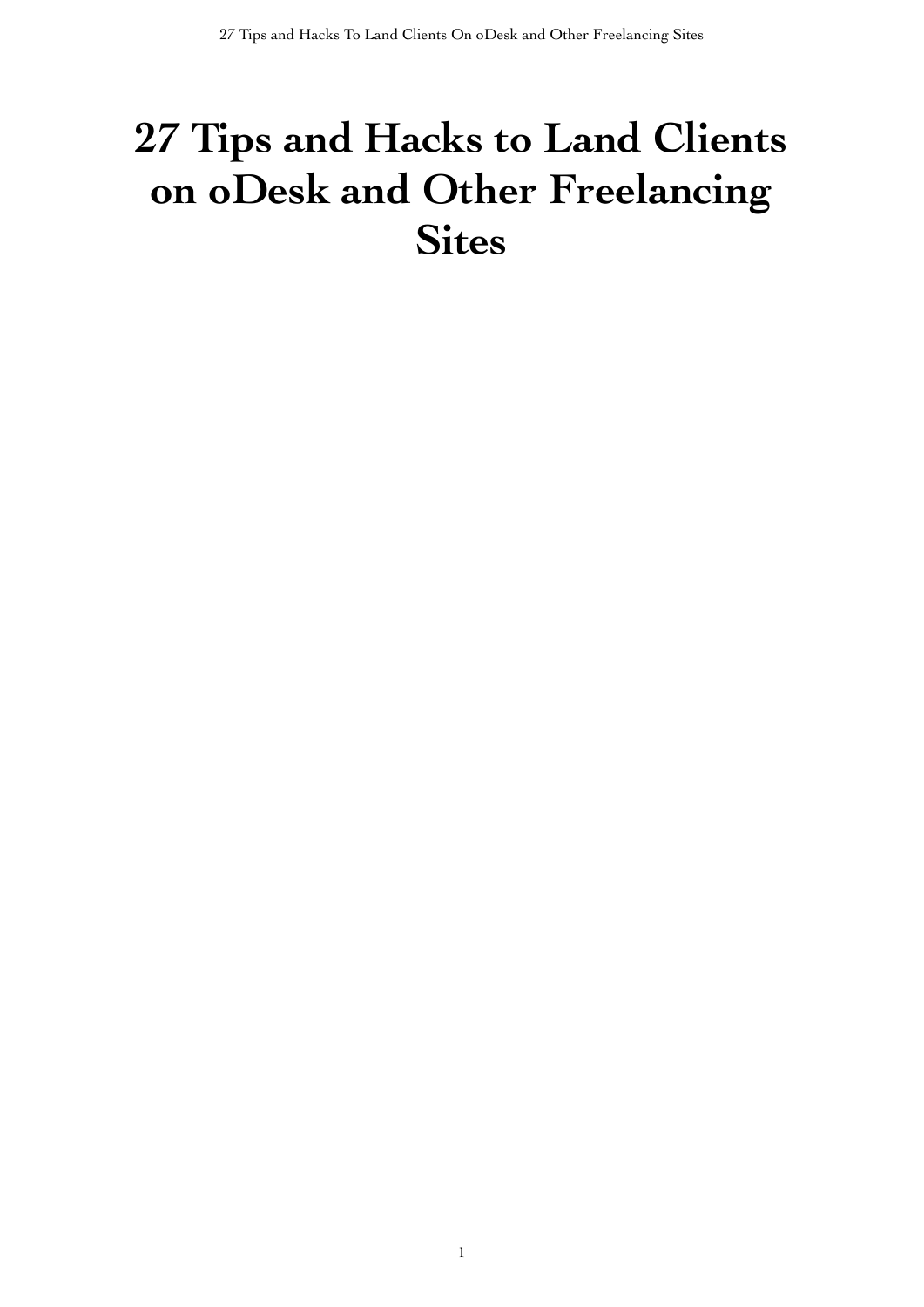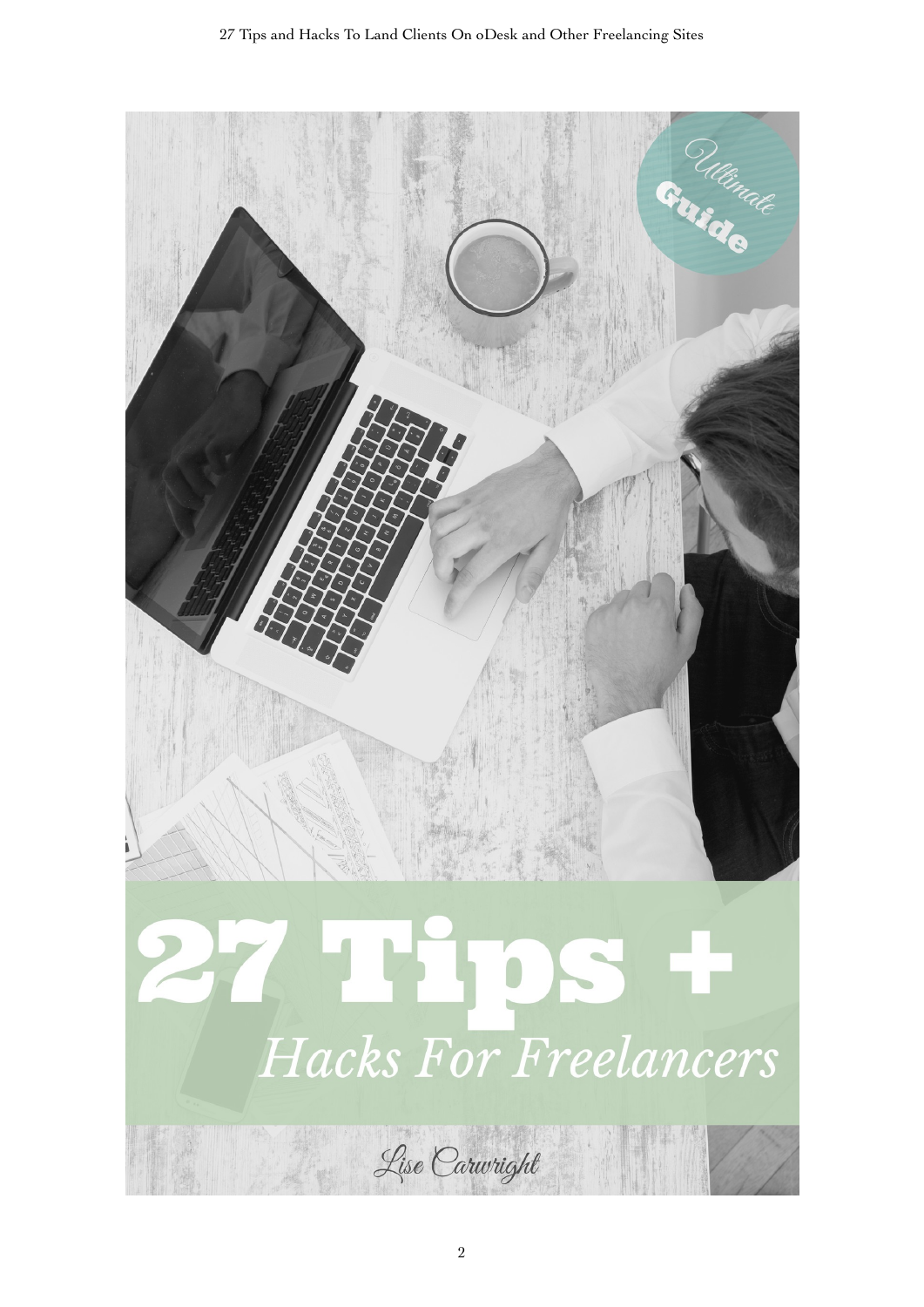## Copyright © 2014 by Lise Cartwright. All Rights reserved.

Reproduction in whole or part of this publication without express written consent is strictly prohibited. The author greatly appreciates you taking the time to read her work. You are, however, free to share this book with friends and help spread the word.

Thank you for supporting my work.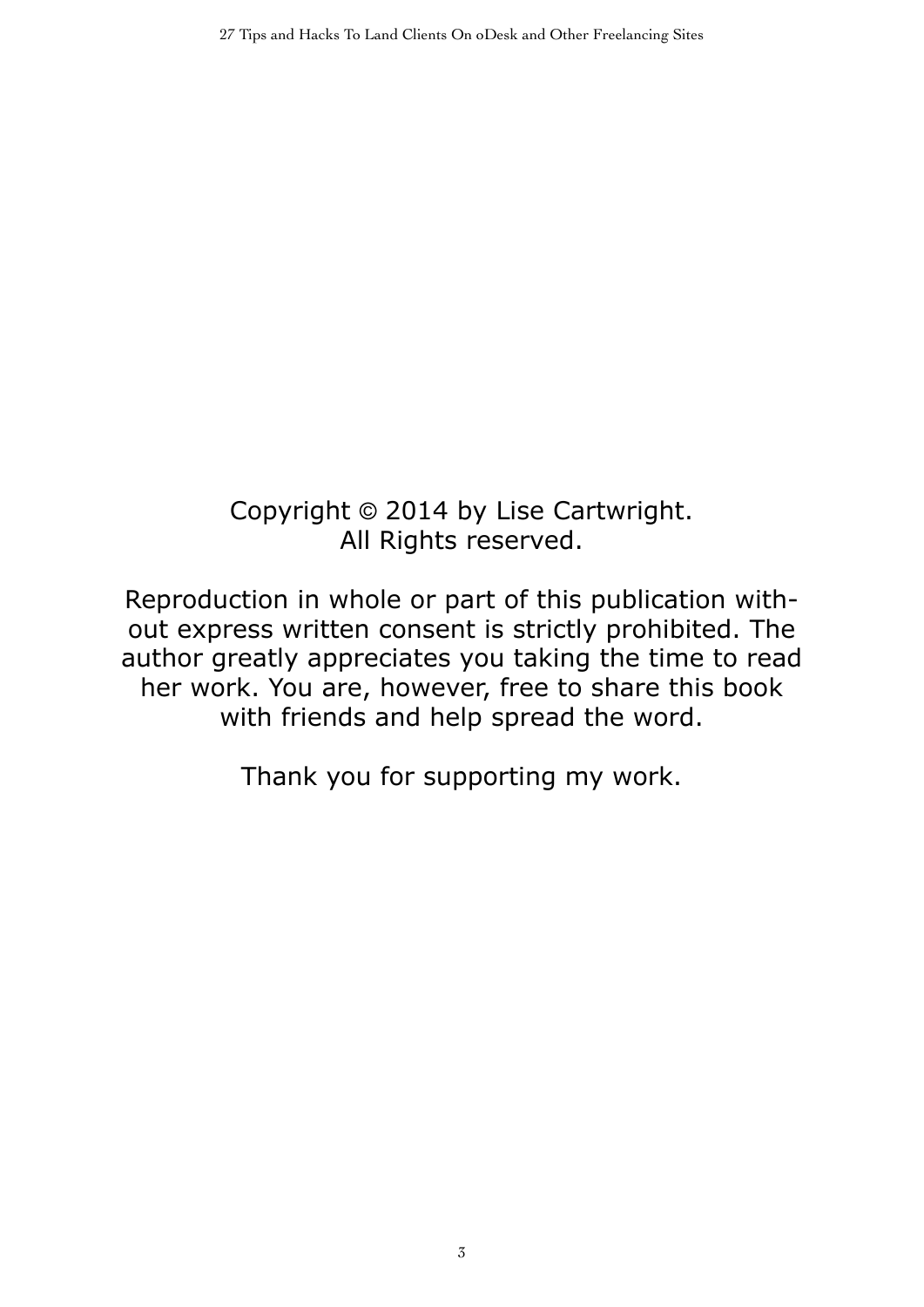## **Disclaimer and FTC Notice**

This book is for entertainment purposes only. The views expressed are those of the author alone, and should not be taken as expert instruction or commands. The reader is responsible for his or her own actions.

Adherence to all applicable laws and regulations, including international, federal, state, and local governing professional licensing, business practices, advertising, and all other aspects of doing business in the US, Canada, Australia, New Zealand, or any other jurisdiction is the sole responsibility of the purchaser or reader.

Neither the author nor the publisher assume any responsibility or liability whatsoever on the behalf of the purchaser or reader of these materials.

Any perceived slight of any individual or organisation is purely unintentional.

At times I will use affiliate links within the content. What this means is that if you decided to make a purchase, I will be provided some form of sales commission. This doesn't mean my opinion is for sale though. Every affiliate link that is provided is only because I've used the products or services personally and found them to be useful. Please complete your own due diligence before choosing to make any purchase online. You can also choose not to use the affiliate links and navigate to the sites directly instead - it's your choice.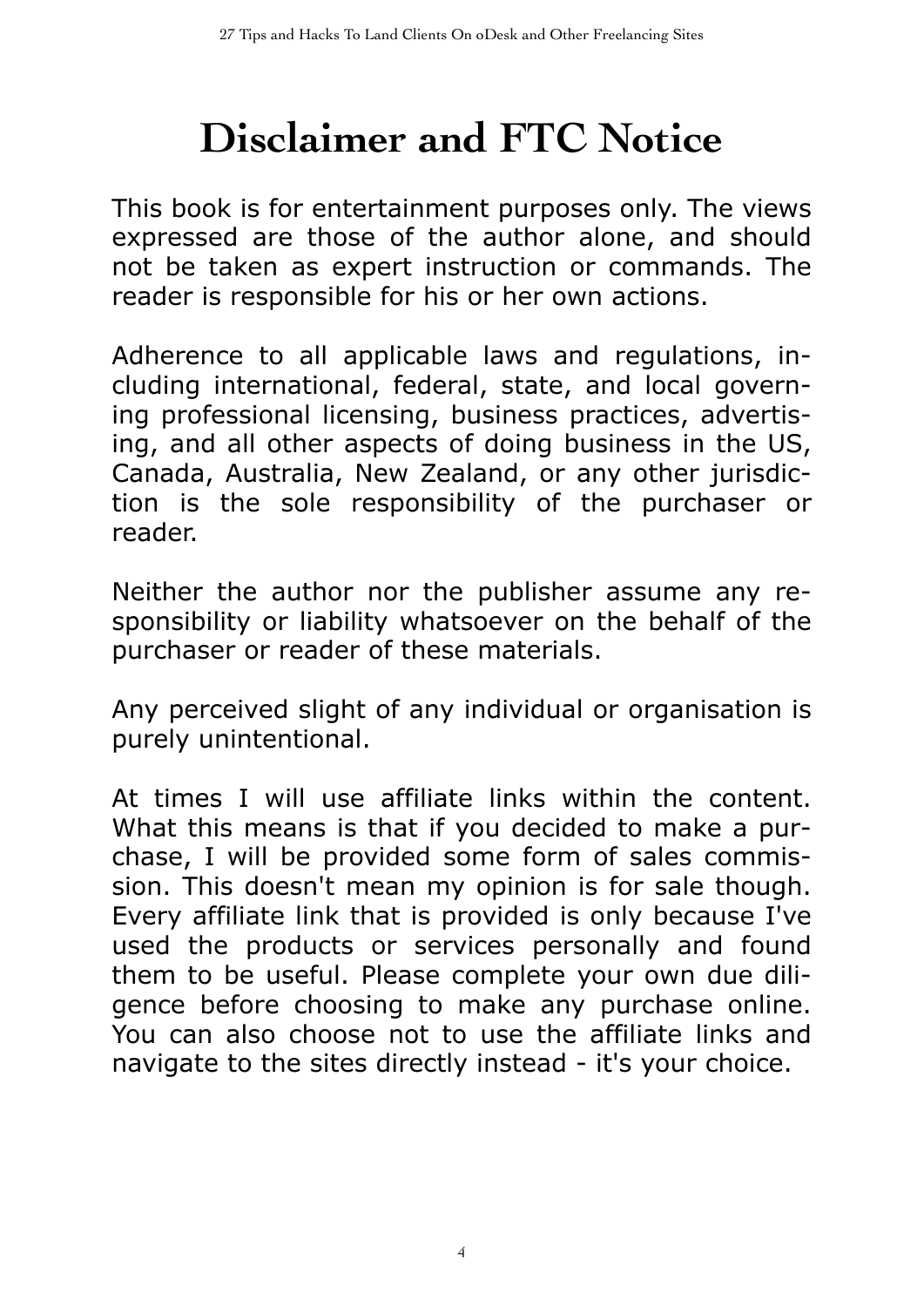## **Introduction**

Over the past few vears, it has become increasingly obvious just how difficult it is to land clients on outsourcing sites like oDesk and Elance, with them being the largest of the freelancing websites.

Landing clients as a freelancer is the number one end game, particularly if you want to stay in business! But the question remains - how does one successfully find and land quality clients on sites like oDesk and Elance?

Being a freelancer is a rewarding career - you get to choose your own hours, and if you're smart, you'll also learn that you can choose your own clients too. Where the problems seem to creep in, however, is when a new freelancer starts looking for jobs on oDesk or Elance without any forethought, quickly realising just how competitive it is out there, not just on these sites, but in general.

Does this mean that sites like oDesk and Elance are on their way out as a reliable source of freelancing work? Will freelancers be looking to other areas to find the clients they wish to work with?

Yes and No. There are still quality jobs and quality clients on these sites the trick is in knowing how to find them.

And while I'm a huge advocate of sites like oDesk and Elance, I also believe in diversification - what this means is you should NEVER have all your freelancing eggs in the one basket! This means that you should be looking for work in a variety of places, not just the freelancing sites.

## **About&This&Book**

This book came about as a direct response to the hundreds of enquiries I've received over the past six months since writing my book "The Definitive Guide to Getting Freelance Writing Work on oDesk" - people ask me on a regular basis for more details, more tips and hacks to land clients, particularly in a competitive marketplace such as oDesk and Elance.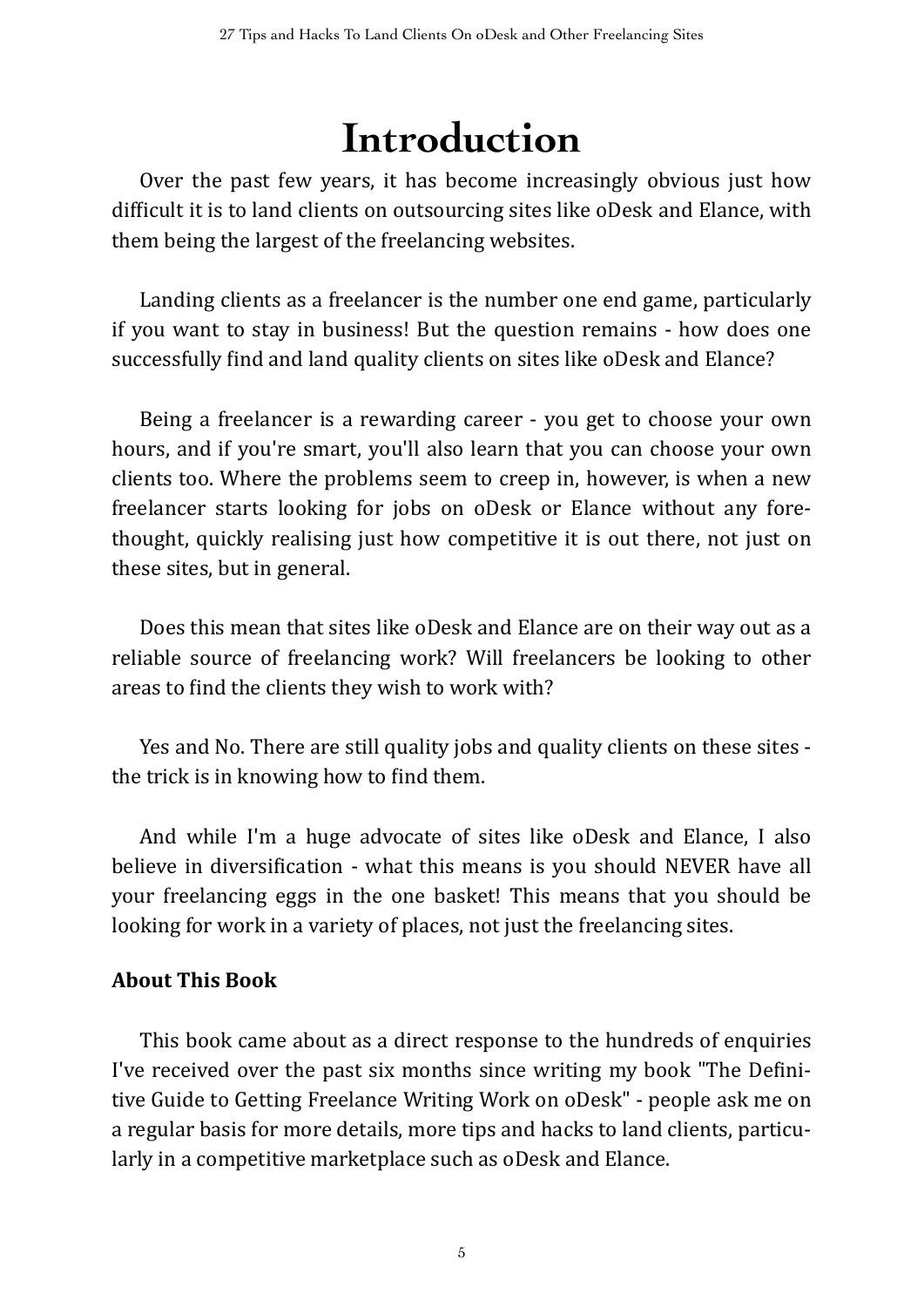The end goal of this book is quite simple - I'm going to cover the questions I've been asked by providing you with as many tips and tricks as possible to help you to land clients on oDesk and other outsourcing sites. But not just you're run-of-the-mill tips and hacks - these are the actions I've taken myself to land clients.

#### **Who Am I?**

If you picked up this book through joining my mailing list - welcome! You're also probably wondering who I am and how I'm qualified to provide this information to you.

#### So who am  $I$ ?

My name is Lise Cartwright (formerly Carter - and no it's NOT a spelling mistake, my new husband's last name just happened to be very similar to my own, which worked out perfect for me in terms of initials... but I digress!). I own the site Outsourced Freelancing Success where I talk about everything there is to know about freelancing, but more specifically, freelancing success with outsourcing sites like oDesk and Elance.

I've been using oDesk and Elance since 2011 and successfully used oDesk alone to quit my full-time day job in June 2012. Since that time, I have replaced my full-time income through getting clients through oDesk and continuing to work with those clients long-term.

And let me tell you - it wasn't easy. I know first-hand how hard it can be to land clients on oDesk or Elance, particularly when you're just starting out. It's daunting and quite overwhelming setting up your profile and getting to the point where you have to list your experience and/or add items to your portfolio and realise "oh no, I don't have anything to put in my portfolio!"

Aside from what I like to term as 'profile paralysation', there is a lot of competition on oDesk and Elance and sites similar to these - so how do you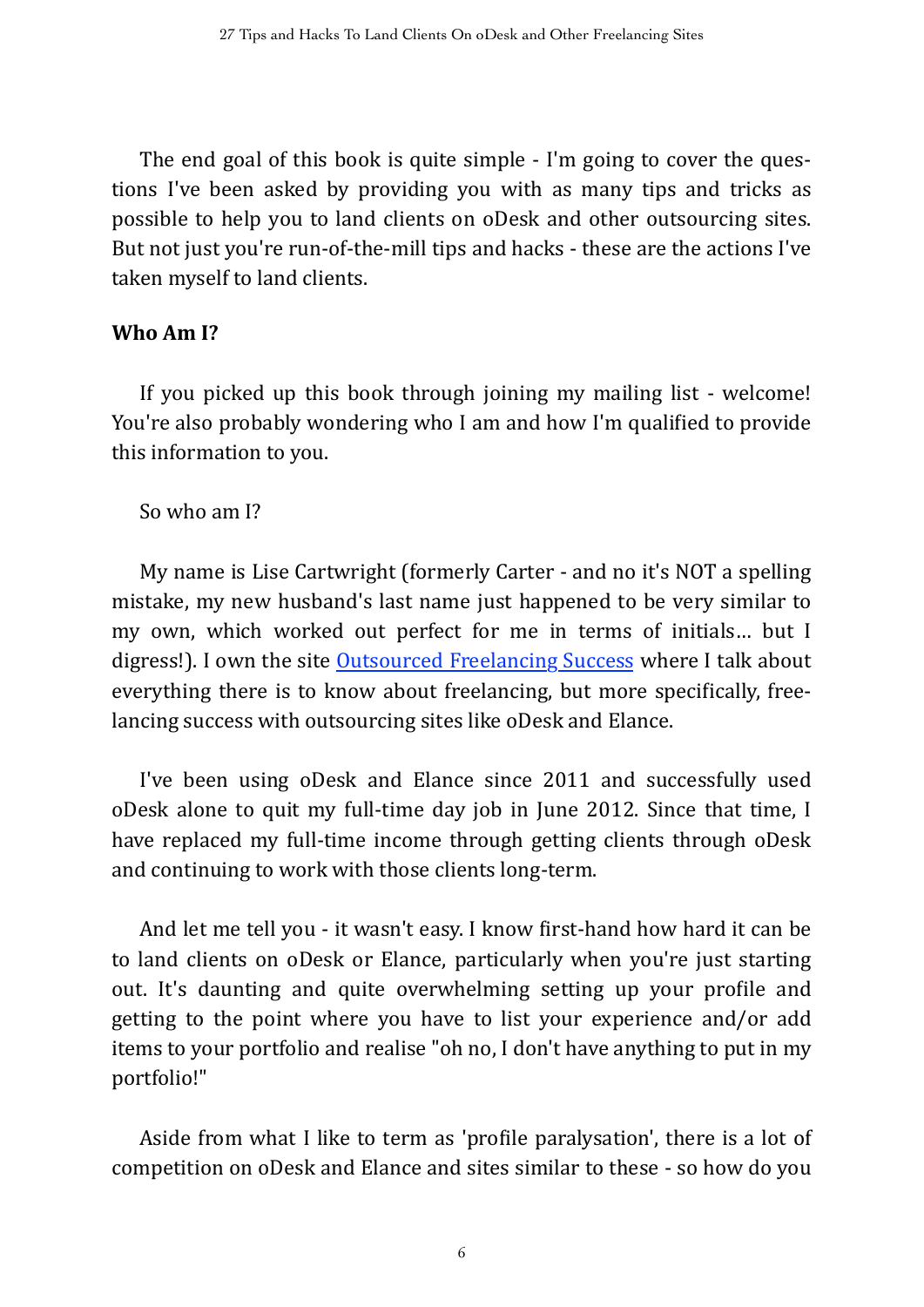strand out from all the noise? How do you get clients to choose you over another freelancer?

That is what I'm going to answer for you throughout this book. I'll also share with you some of the 'hacks' I used to find local clients and ways you can tempt clients to at least interview you; and once you get to the interview stage, it's very easy to land a client, if you know how to handle yourself during said interview.

There are a lot of things that go into ensuring that you are putting your best foot forward; and what you'll learn throughout the pages of this book is exactly how to make the most of what you've got and how to get what you don't have.

Are you ready to follow the yellow brick road? Are you brave enough, like Dorothy, to follow it to the Emerald City and claim your own way back to successfully landing clients? Yes?

Fantastic! Follow me then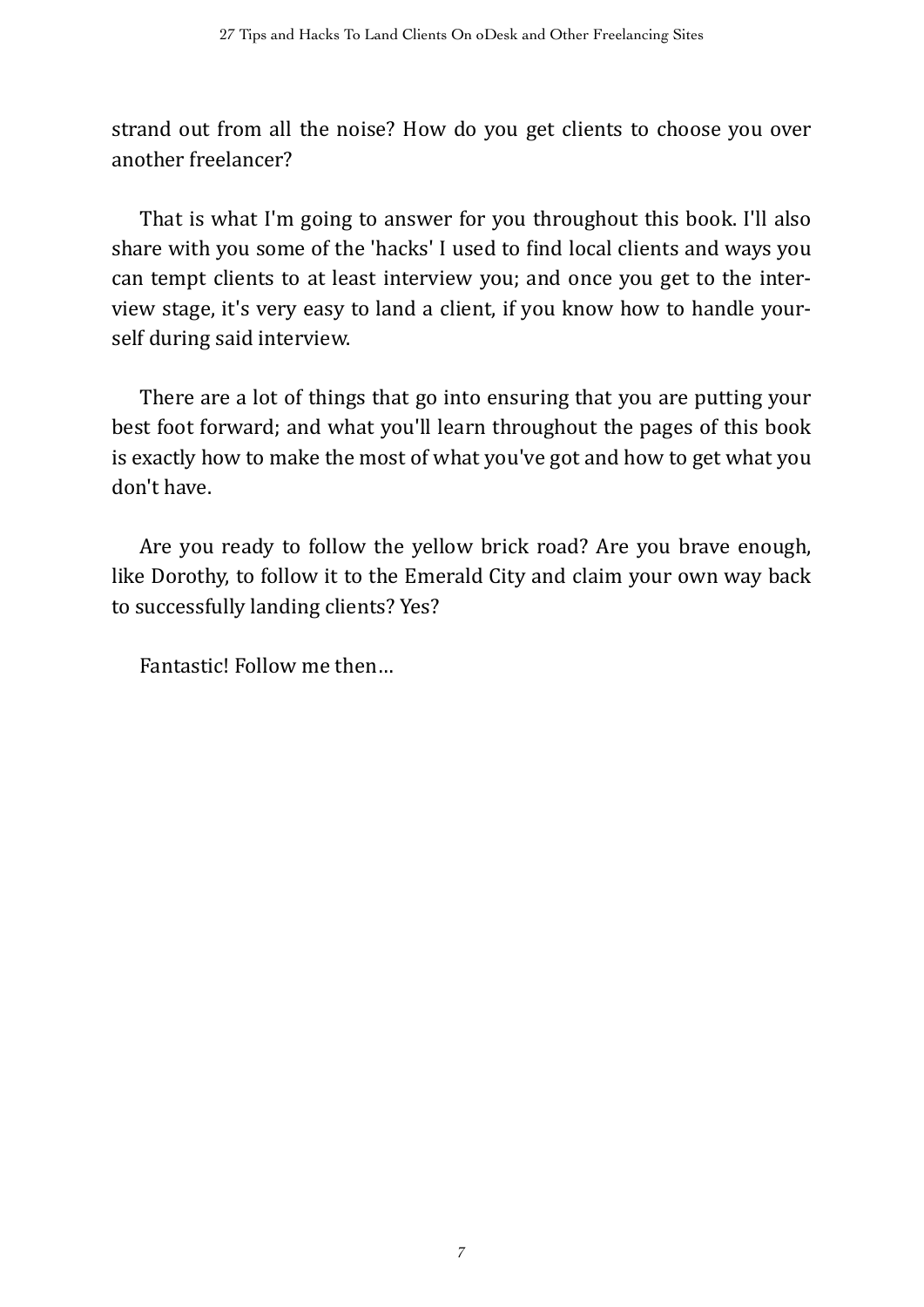# **Tips**

In this section, I'm going to provide you with a bunch of tips that will help you to land clients on freelancing sites. Obvious right?

But if you actually follow these tips (and take ACTION), you'll see a significant change in the way prospective new clients interact with your profile AND you'll start to see an increase in being asked to interview for the jobs you do bid on. I know this because these tactics are what I've used to successfully land clients and what some of my readers have also experi $enced$  too…

*Jordan B writes... "Lise, I wanted to say after my initial first read, you have helped me already. Using your tips on how to find local clients, I found two and contacted them, both are keen to work with me!"* 

*Ben F writes... "I was initially sceptical about looking for work on oDesk.'I'always'assumed'it'would'be'impossible'to'compete'in'such'a'large' market.'You'provided'a'great' structure'and' some' really'practical' tips' on' getting' started' and' implementing' an' effective' strategy.' Lise' is' someone'* who has built her business from the ground up using the exact methods she lays out in her book!"

*Missy C writes... "I think Lise's guide is very precise and offers a clear* 'path' to the reader. If you're looking for a guide that gives you the low down on how to make good money through oDesk, this is it!"

Liz F writes... "Lise provides great actionable advice. I found it really easy to start getting clients on oDesk after completing the course. I'd *highly'recommend'it."*

*Samolademiji O writes... "Vital information for beginners and professionals'alike.'Following'Lise's'advice'will'make'your'pro7ile'on'outsourcing' sites'like'oDesk'look'professional'and'approachable."*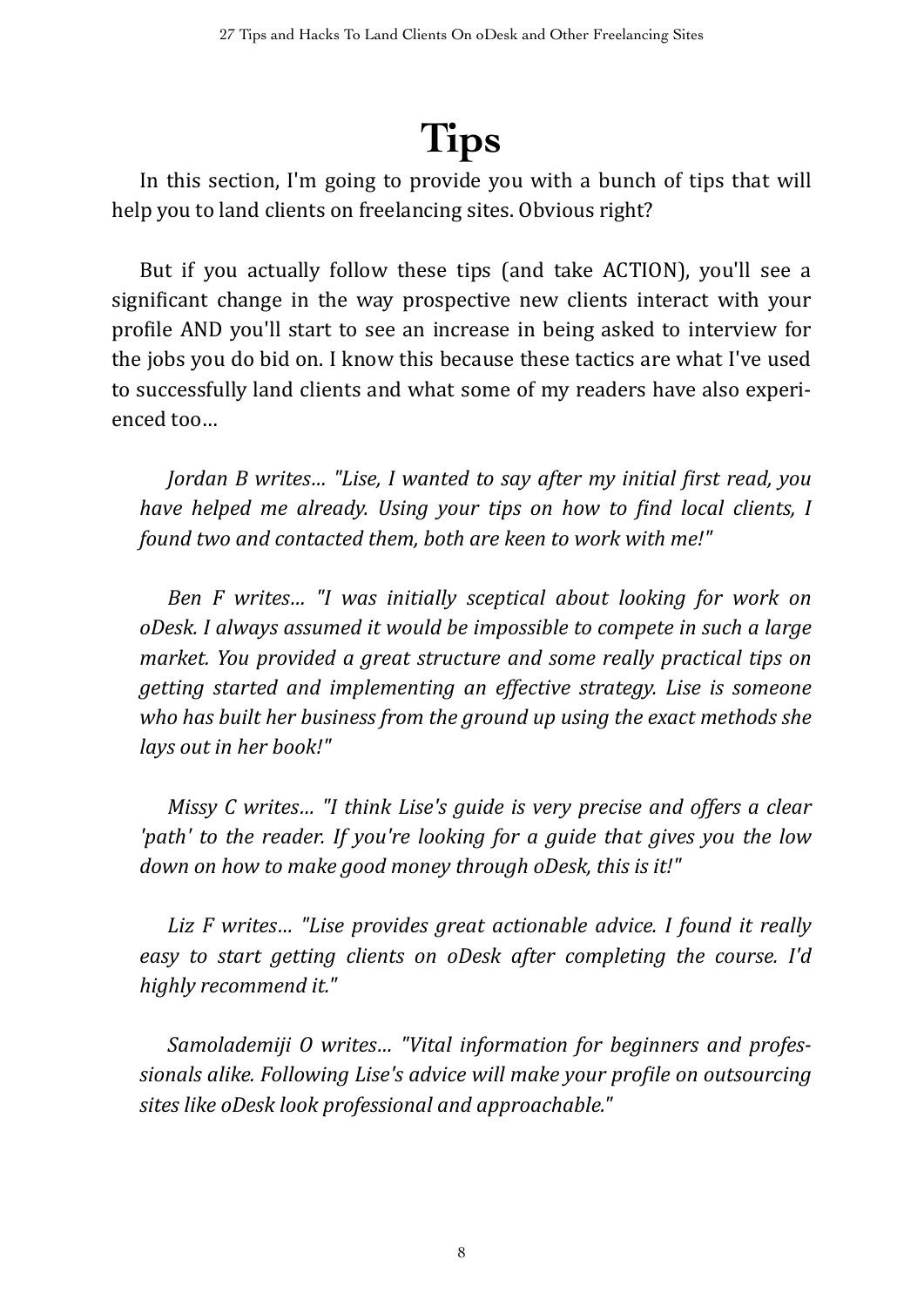### **Tip 1 - Pimp Your Profile**

Let's face it, it's all about first impressions. If a client clicks through to your profile as it currently stands, what are they going to see? Have you completed every aspect of your profile? Does your bio or overview area talk about what the client can expect when working with you? Is your portfolio complete, does your resume have your contact details included?

If you're sitting there scratching your head and wondering what on earth I'm talking about, then we have a problem, well rather YOU have a problem, and quite a large one at that!

Your profile on these sites is the only tool available for you to communicate your experience and capabilities to prospective clients (Yes you also have the opportunity to do this in your proposal, but we'll cover that a bit later.). But without a profile to back up your pitch for a job, a prospective client is not going to spend much time checking out your profile, let alone inviting you to an interview.

So, before you continue down the yellow brick road to the Emerald City, make sure the following areas of your profile are completed:

- 1. Photo make sure you have a headshot that clearly shows who you are and keep it semi-professional.
- 2. Resume make sure you also include your contact details such as Skype ID, so clients can contact you for an interview and as another way of communicating with you if oDesk is having issues with it's internal communication system (or those messages get lost).
- 3. Items in your portfolio this is key to having a successful profile.
- 4. Any relevant certifications or awards that make sense in the niche you're working in are listed.
- 5. Your location (this is your state or country, NOT your actual address details).
- 6. At least  $5-10$  skills listed in the skills area.
- 7. oDesk tests at least 5 completed that support your skills.

Right, now that you've got all of that covered, you can move onto the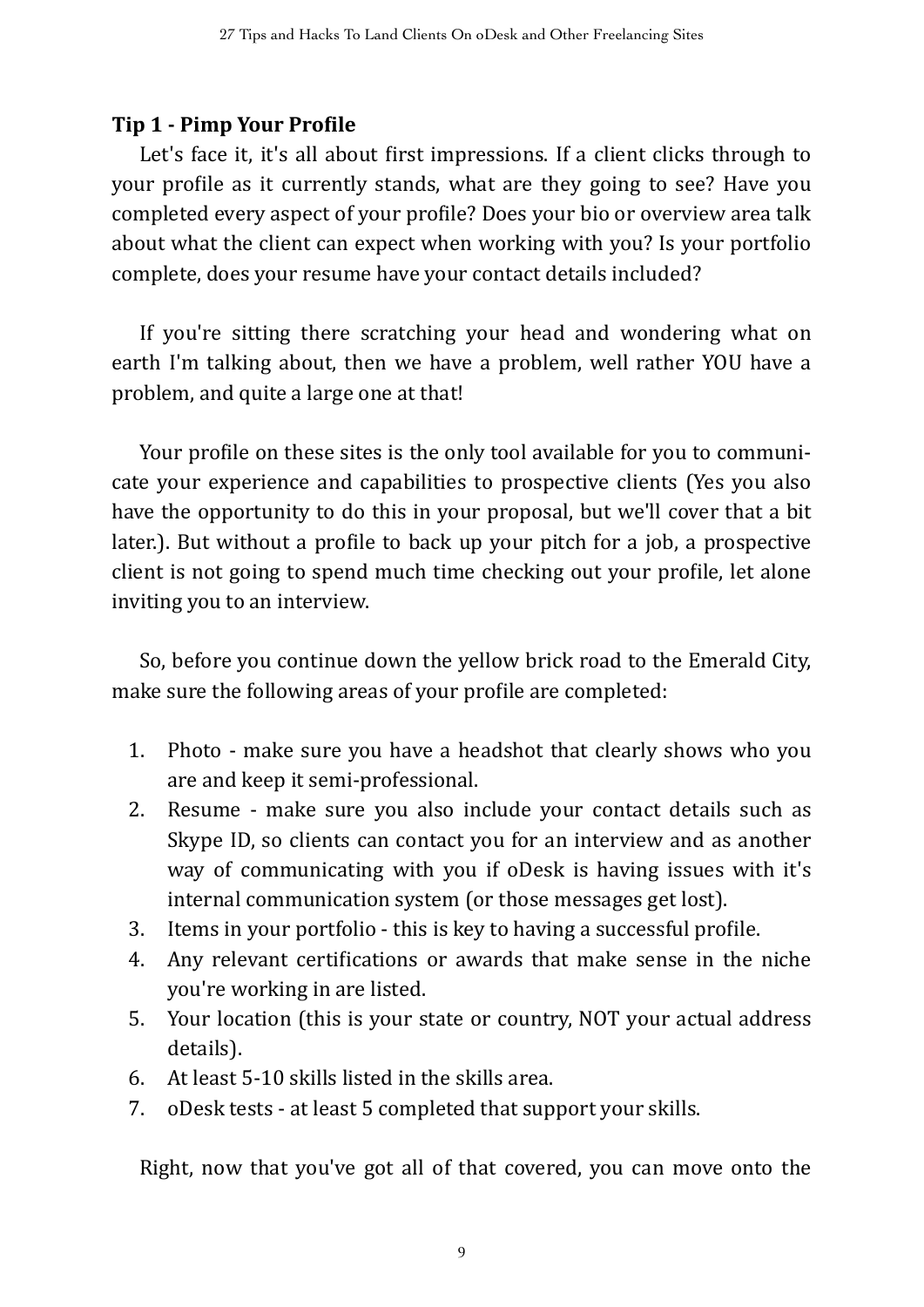next tip…

*You: "Um, Lise, I have no idea what you're talking about! I thought my profile was rock-solid, now you're telling me I need to do all of this, what the…?"'*

*Me: "Lol, sorry about that. But yes, to be successful or to give yourself at least a fighting chance, you NEED to have these things covered."* 

If you're really stuck, you can check out my Udemy course "How to Pimp" Your oDesk Profile". Using this link gives you an instant 67% off!

#### **Tip 2 - Your Bio/Overview Area**

Ensure the bio area of your profile reads more like a sales pitch to the client than an ode about you. The focus should be on what you can provide the client; talk about what they can expect when they work with you. Cover things like timelines, expectations, money-back guarantee etc.

It's all about the client, not about you. So if you're current profile reads more like "let's talk about me, me, me, me..." then you need to review and change this. Not to be "self-promoty" and all (well just a little bit!), but in the Udemy course "How to Pimp Your oDesk Profile" you'll learn EXACTLY what to put in this area, so make sure you at least check it out.

If you're not up for the course, make sure you review some copywriting sales letters and take your lead from there.

Want to see a real, live example of how this looks in 'real life'? I thought you might want that! You can check out my profile here  $\cdot$  just no copying :-)

#### **Tip 3 - Your Cover Letter**

Just like your profile should be selling to the client, your cover letter should do the same. You need to sell yourself to the prospective client, as they have many options to choose from  $-$  just like in an interview for a normal day job, you need to put your best self forward.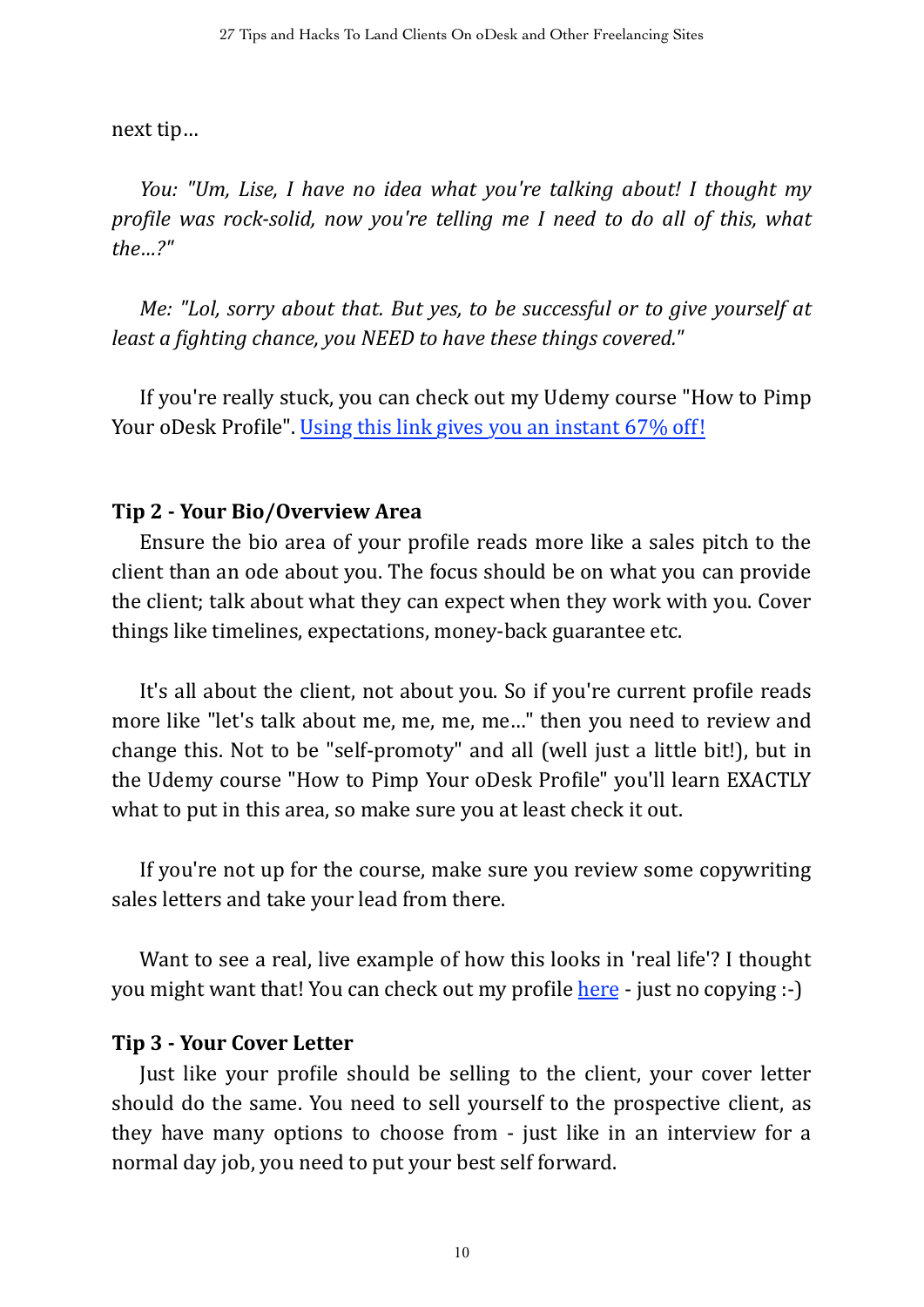The best way to do this is to keep it short and sweet - use headings and bullet points to make it easy for the client to scan and find the points they are looking for.

Some of the headings you should include are *Experience*, *Proposal* and *Next Steps*. Make sure that you always sign off your cover letter appropriately (kind regards, many thanks etc) and include your Skype username too, so that they can reach out to you for an interview.

This infographic provides more details about what you should include, so make sure you check it out.

Remember, your bio/overview area should really sell what you can provide while your cover letter should do this too, but in a more condensed version so that it can be quickly digested. If you hook them at this point, they'll read your full profile and you will begin to reel them in...

## **Tip 4 - Understand The Project**

Show that you understand what the project is about, highlight your relevant experience in the cover letter as mentioned above and let your profile do the rest of the talking. Make sure that your grammar is PERFECT in your cover letter and profile too. This is particularly important if you're a writer! Put your best foot forward and reiterate the project back to the client, clearly showing that you understand the requirements.

If you've got a question, ask it, but be careful that it hasn't already been answered via the clients website or job posting, read over your cover letter before you send it to pick up any of these sort of mistakes.

#### **Tip 5 - Read The Job Posting**

Make sure you actually READ the job - often clients will ask you to start your cover letter off with a phrase or single word to ensure that you've read the requirements, if you miss this one thing, you won't even get a look in, no matter how great your profile is.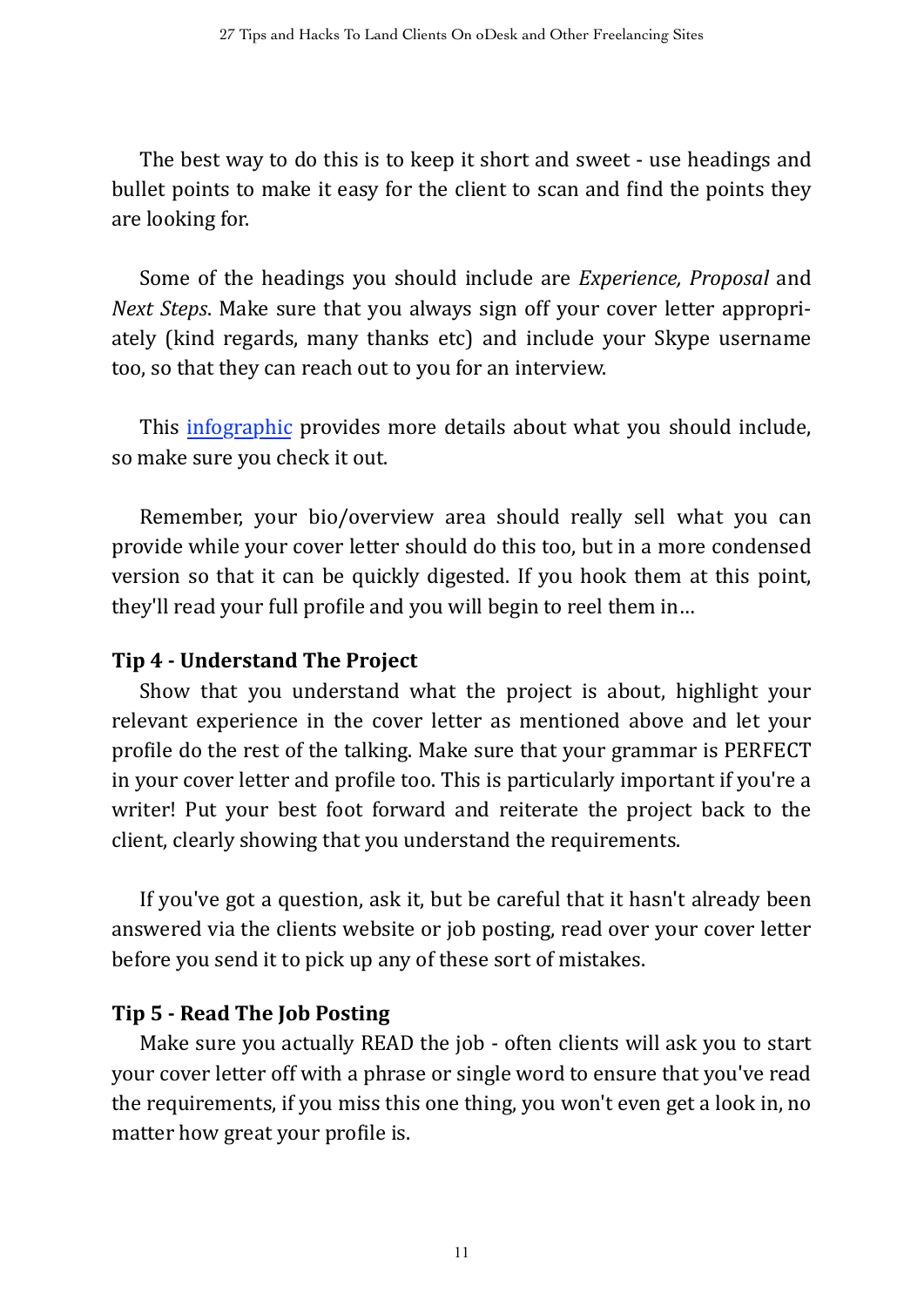This goes without saying, but it's amazing how many people just skim through a job and miss some key instructions when applying to a job, Don't be THAT person, read the job and you'll already be ahead of the other freelancers applying!

## **Tip 6 - Over Deliver**

Always, always over deliver on the work that you provide back to the client. Whether that's writing more than the 500 words they requested, or adding some additional item, such as a graphic to go with the article or providing images in several formats, do what you think is appropriate and is easy enough to achieve.

It's all about Karma - remember how lovely Dorothy was to everyone she met along her journey to the Emerald City? She went out of her way to help those in need and when she needed help, they were all there for her. You can apply this same philosophy to the work you do for clients simply by doing 2-5% extra. It doesn't cost you to do this, in fact, doing this one thing will lead to higher conversion rates when it comes to landing long-term, ongoing work from your clients.

## **Tip 7 - Communication**

Clarify how the client would like to communicate. Sometimes they need a bit of hand-holding when it comes to best practices, so initiate the question during the hiring phase, asking if they prefer you to email immediately if you have any issues, or provide a summary email at the end or beginning of each day - this shows that you know your stuff AND that you're proactive. Always keep them wanting more!

## **Tip 8 - Meet Deadlines**

You'd think that this would be a given, but you'd be surprised how many freelancers out there are not so great with time management. Don't be one of them. Always meet your deadlines, in fact, try and beat them by at least 12-24 hours. Clients love getting stuff early, particularly if it's something they have been working on for a while. If you're good at managing your time, this should be easy to achieve.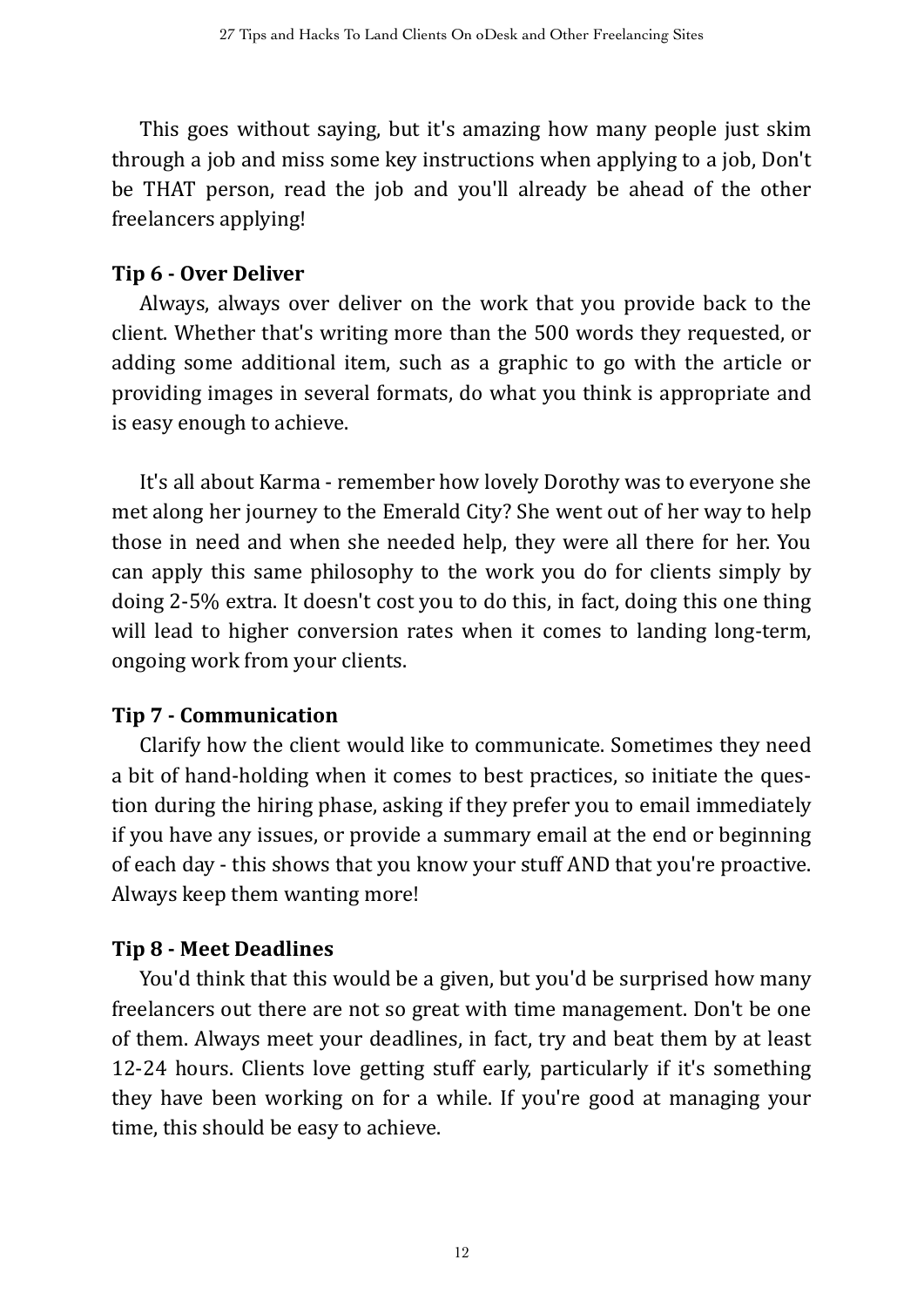Sidebar:% *If' you' struggle' with' time' management,' schedule' EVERYTHING' into' your' calendar.' This'means'from' the' time' you' wake' up' to' the' time' you' 7inish'up'your'work'for'the'day,'everything'should'be'scheduled'in,'including' your'breaks.'This'allows'you'to'see'where'you're'spending'too'much'time'on' one'thing'and'where'you'need'to'hustle'on'another.*

## **Tip 9 - The Interview**

Aside from your profile, the interview is the other most important aspect of being successful on outsourcing sites. Stuff up the interview and you'll likely never hear from your potential client again. No pressure though  $;-$ 

Interviews are never easy and even more so for freelancers. Often, you don't get the opportunity to meet your client face to face, so it can add an extra layer of complexity and anxiety to the interview stage. Avoid feeling this way by following these tips:

- Be prepared. This means making sure you have your cover letter/ proposal in front of you to refer back to.
- Dress the part. Just because you're not actually going to an interview doesn't mean you shouldn't dress well. It gives you a boost of confidence too, which will shine through in your voice.
- Have a couple of questions prepared ahead of time. Clients always ask if you have questions, show you have put some thought into this and ask the ones you prepared earlier.
- Listen. This is important, it can be easy to chatter away and talk over the client on a Skype call, so listen and wait for your chance to speak.
- Offer to do a trial task for them to make sure that you're both a good fit and can work together. This will help ease a client's mind and increase your hire rate success.

## **Tip 10 - Update Your Portfolio Often**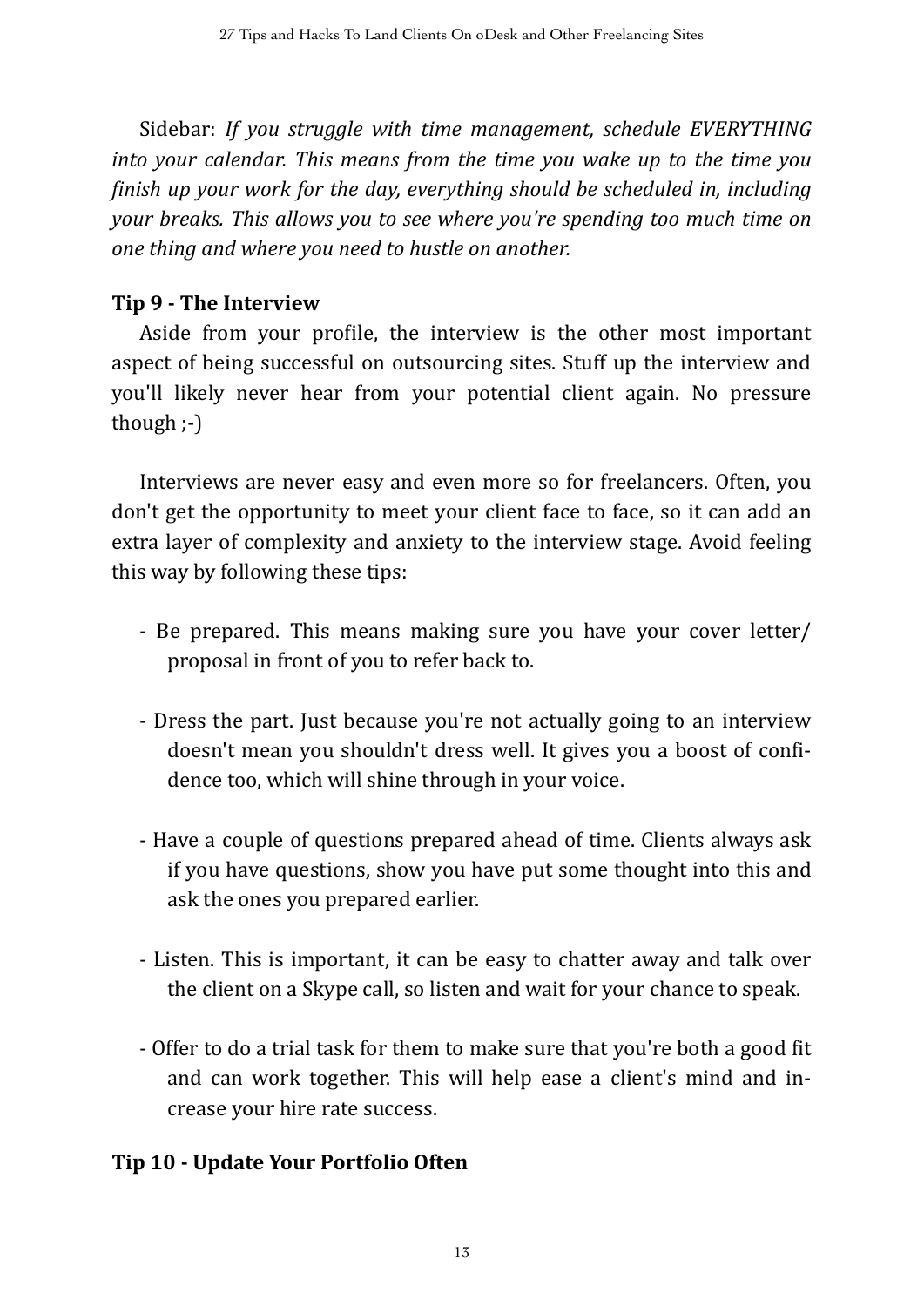Just like you should keep your resume up-to-date, you should update your portfolio with completed jobs on a regular basis. I aim to update my portfolio every quarter, but I look at it every month just to make sure everything is working (like links) and if I've completed a recent project, I'll add it in there, particularly if I've received glowing feedback from the client.

### **Tip 11 - Search For Jobs**

This is pretty obvious, but you should be looking and applying for jobs daily if you want to be successful as a freelancer accessing outsourcing sites. If you want to land clients, the more you apply for jobs, the better your skills will be at writing a great cover letter and the more practice you get at interviews, the better you'll become at converting clients.

If you have completed your oDesk profile 100%, plus met a bunch of other requirements[,](http://https://support.odesk.com/entries/23089721?flash_digest=4f97a2df01697e12f6dec775e86455422cd11a0c) your maximum job quota will be 25 applications. This means you can apply for 25 jobs at any given time. Your quota refreshes twice a day, so if you withdraw applications or if you have open applications that are older than 7 days, these will reflect in the next quota refresh.

Aim to apply for 2-5 jobs per week and you'll begin to see an increase in your conversions.

## **Tip 12 - Get oDesk To Promote You**

The more active you are on oDesk, and when I say active, I mean completing new oDesk tests, using the oDesk Time Manager, completing iobs and applying for jobs, and more feedback is left for you, the more oDesk will promote your profile to prospective clients when they post a job.

This is how you receive invitations to jobs rather than having to look for opportunities. It's something I love about oDesk and for the past 6 months, I have solely landed jobs via this method - I haven't applied to jobs, I've been invited by the client. How sweet is that?!

#### **Tip 13 - Use A Descriptive Title**

When you're setting up your profile, you want to give yourself a title that not only says what you do, but makes sense as well. DO NOT add any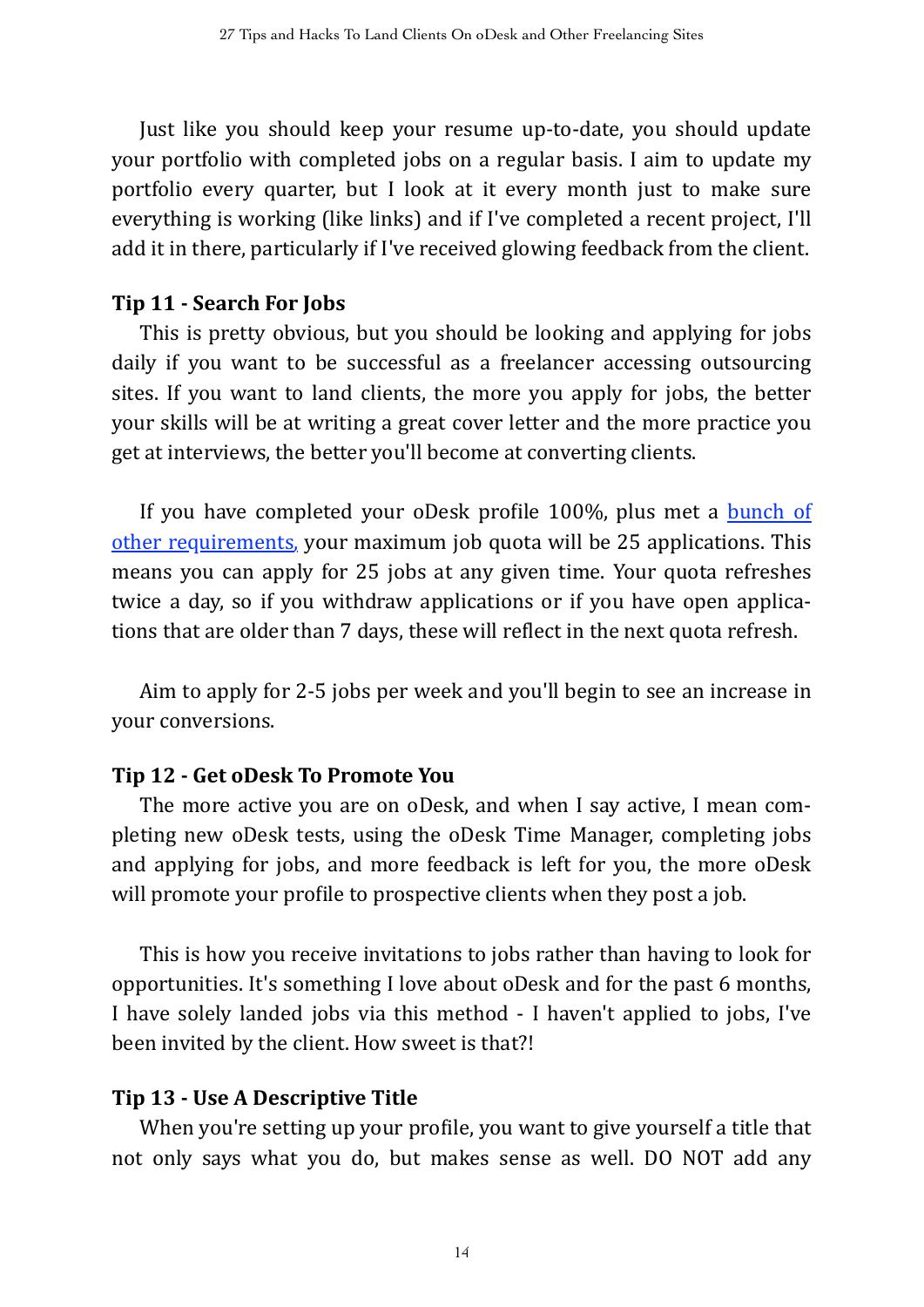emoticons to this area, or any part of your profile for that matter - definitely NOT professional and this alone will turn the majority of clients away. Be smart about the title you assign yourself. Here are some good examples:

*Copywriter, Blogger and Social Media Consultant | SEO Writer and Creative' Wordsmith' |' Designer' With' Flair' |' Knowledgeable' Developer' and' Programmer*…

### Tip 14 - Proof Read!

When it comes to the work you do for your client, whether as a writer, designer or developer, what you submit needs to be flawless. Always proof read your work before submitting it. There is nothing worse than paying for work that is sub-standard from a client's perspective.

This is particularly relevant for people creating ebook covers, logo's and presentations for clients. I've used a number of freelancers to help with these types of projects only to find that there are a few spelling mistakes, generally after I've published something - which doesn't look good for either party involved.

Check, check and check again - being thorough in this way will ensure that you not only deliver quality work, but that you receive glowing feedback too.

## **Tip 15 - Set Deadlines**

Once you've landed a client, actually, even during the interview, you should be very clear on deadlines. If the client hasn't really provided any clear outlines on this, ask. If you don't, you could find your project, and payment, dragging out longer than it should.

Ensure clear deadlines are set before you accept the job to save any issues going forward.

## **Tip 16 - Be Available**

If you're applying for jobs on a regular basis via oDesk or Elance, make sure you're online so that potential clients can connect with you. You don't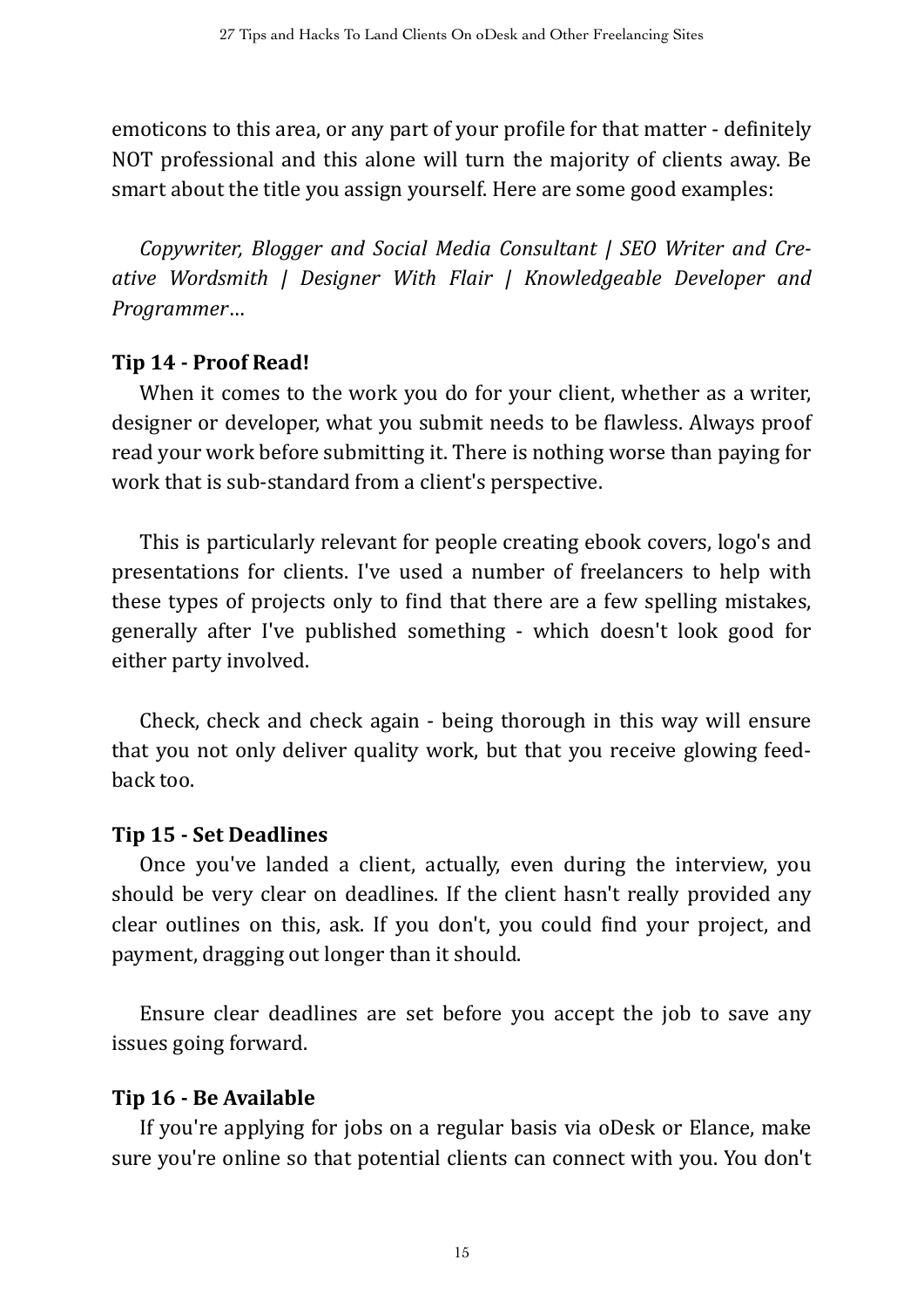want to miss a communication from them, so make sure that you have your notifications set so that you are getting regular email updates and if you've supplied your Skype details, that you are getting any calls or chat notifications too.

Generally, the faster a freelancer responds to a client, the quicker the remaining process can begin. Often, it's first in first served. The client doesn't have time to waste, so if you are one of the first to respond to their message, then you're far more likely to at least get an interview.

That's it for the Tips section! Next up are the 'hack's' I've used to land clients and become a fully fledged full-time freelancer. All thanks to outsourcing sites such as oDesk!

How's your walk down the yellow brick road going? Have you learned something new? If you have, I'd love to hear about it! Shoot me an email to lise@outsourcedfreelancingsuccess.com letting me know what you've learned. I love getting emails and I answer every one of them personally, no outsourcing here!

Ok, let's keep moving and heading towards the Emerald City...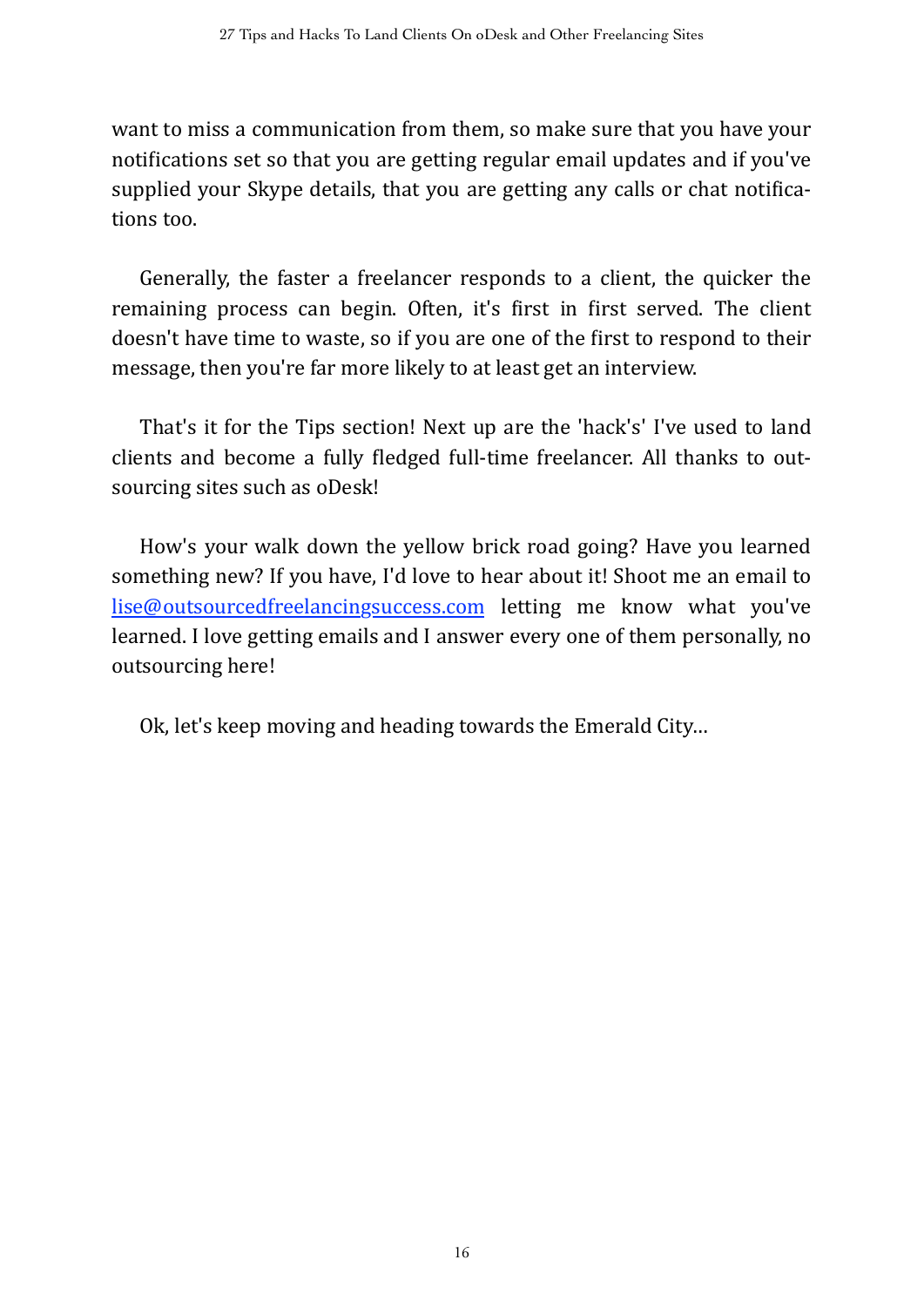# **Hacks**

In this section, we're going to cover the hacks or tricks I've used to land clients, most of which have turned into ongoing clients.

Combined with the tips provided in the previous section, you'll see not only an increase in interviews and successful job proposals, but an increase in oDesk PROMOTING your profile to prospective clients!

The Emerald City is close, let's jump back on the yellow brick road and see how quickly we can get there.

## **Hack 1 - Your Portfolio**

Ok, so I briefly mentioned the portfolio in the Tips section, but I want to take a few moments to flesh this out a bit more here. One of the most important aspects of your profile is your portfolio area, it showcases the work you've done and let clients see, first-hand, just how great you are.

If you are just starting out in your freelancing career you are probably stressing about what to include here, particularly if you haven't even worked with any clients. This is where this hack will save you.

Here's what you can do to get some items in your portfolio immediately:

- **•** Contact friends and family and offer your services for free in exchange for featuring the work you do for them in your portfolio
- Reach out to your greater network and do the same as above
- **•** Create some work for yourself, publish it on free sites. For example, if you're a freelance writer, you could write a number of articles in a few different niches and post them to sites like Ezine Articles or Wiki How and then link to them in your portfolio

The bottom line is, create items to go in there, DO NOT leave this area blank!%

## **Hack 2 - Portfolio Image**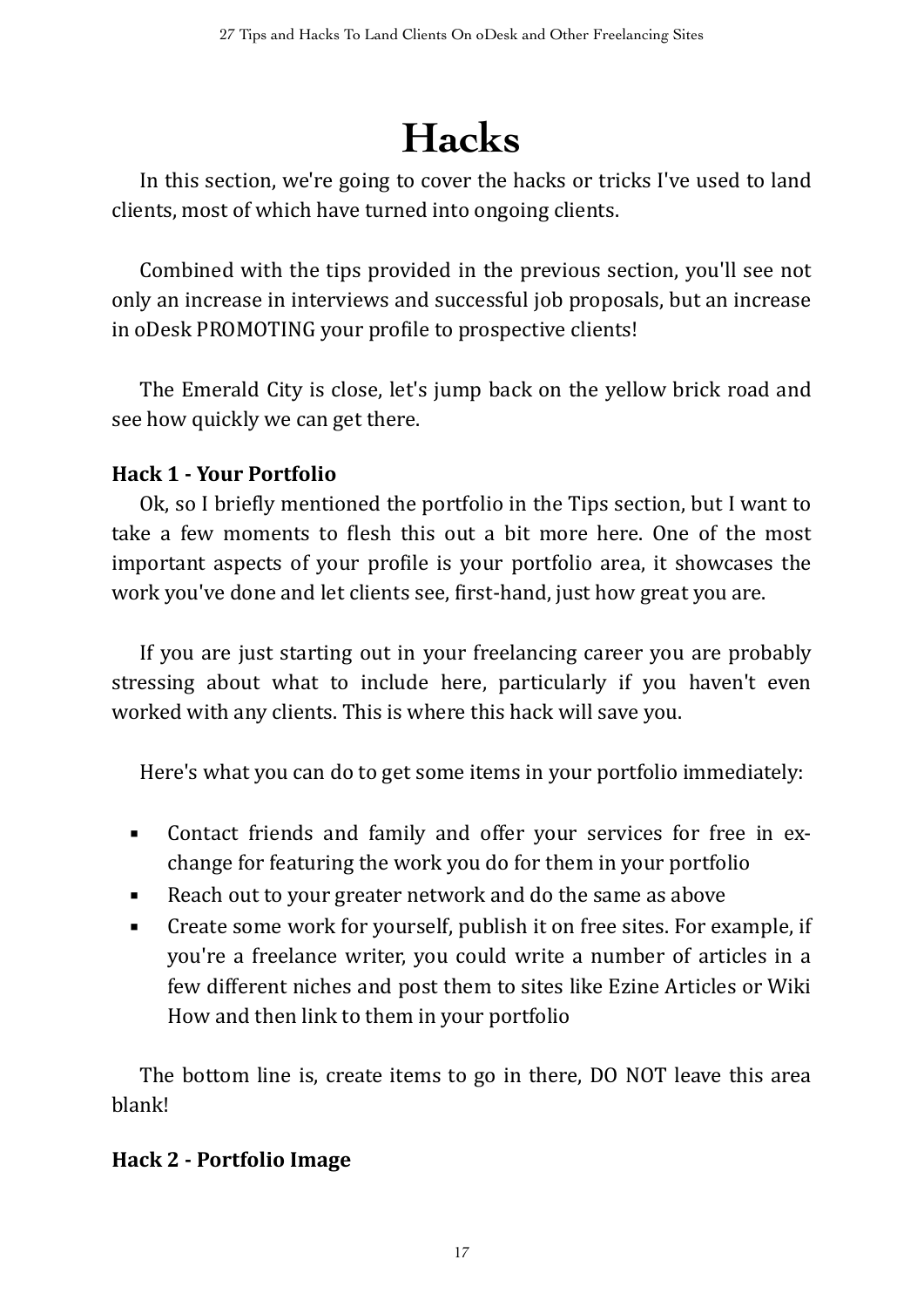Don't forget to include an image with each portfolio item you include. On oDesk, you have the option to add an image for each portfolio item; make sure you do otherwise you'll be left with an empty grey box, which doesn't look very attractive.

Don't have an image to go with the item? If you don't have an image to include, create one. You can do this using free tools such as www.canva.com or [www.picmonkey.com](http://www.picmonkey.com) and uploading these to your portfolio. Just make sure the link you provide is the link to your published work, not the image rookie mistake that can leave you more than a little red-faced and lacking very much in clients.

#### **Hack 3 - Feedback**

Once you've landed a client and worked with them, make sure you provide feedback. Be proactive with this and do it first. Take it a step further and take a screenshot of the positive feedback you've left and email it to them. This let's them know that you enjoyed working with them and that you'd be keen to do so in the future. It also reminds them to provide feedback to you too  $\cdot$ -)

#### **Hack 4 - What You Earn**

Want to earn a certain amount per job? Type that amount into the search box when you're looking for jobs. So for example, if you want to find projects that are paying \$500, simply type that into the search area and hit enter. You'll then be presented with a search result of all jobs listed that are paying \$500. This works for any amount, so make sure you try it.

#### **Hack 5 - Local Clients**

Similar to the hack above, if you want to find local clients, type this into the search area. For example, if you want to work with someone in Dallas, type this into the search area. The results will bring up all clients listed in the Dallas area who have jobs available.

You can also apply this to companies. If you know of a large company you want to work with, simply type the name of that company into the job search area. It'll bring up any jobs they have listed.

#### **Hack 6 - Portfolio Hack**

I know I keep harping on about your portfolio, but it is the second most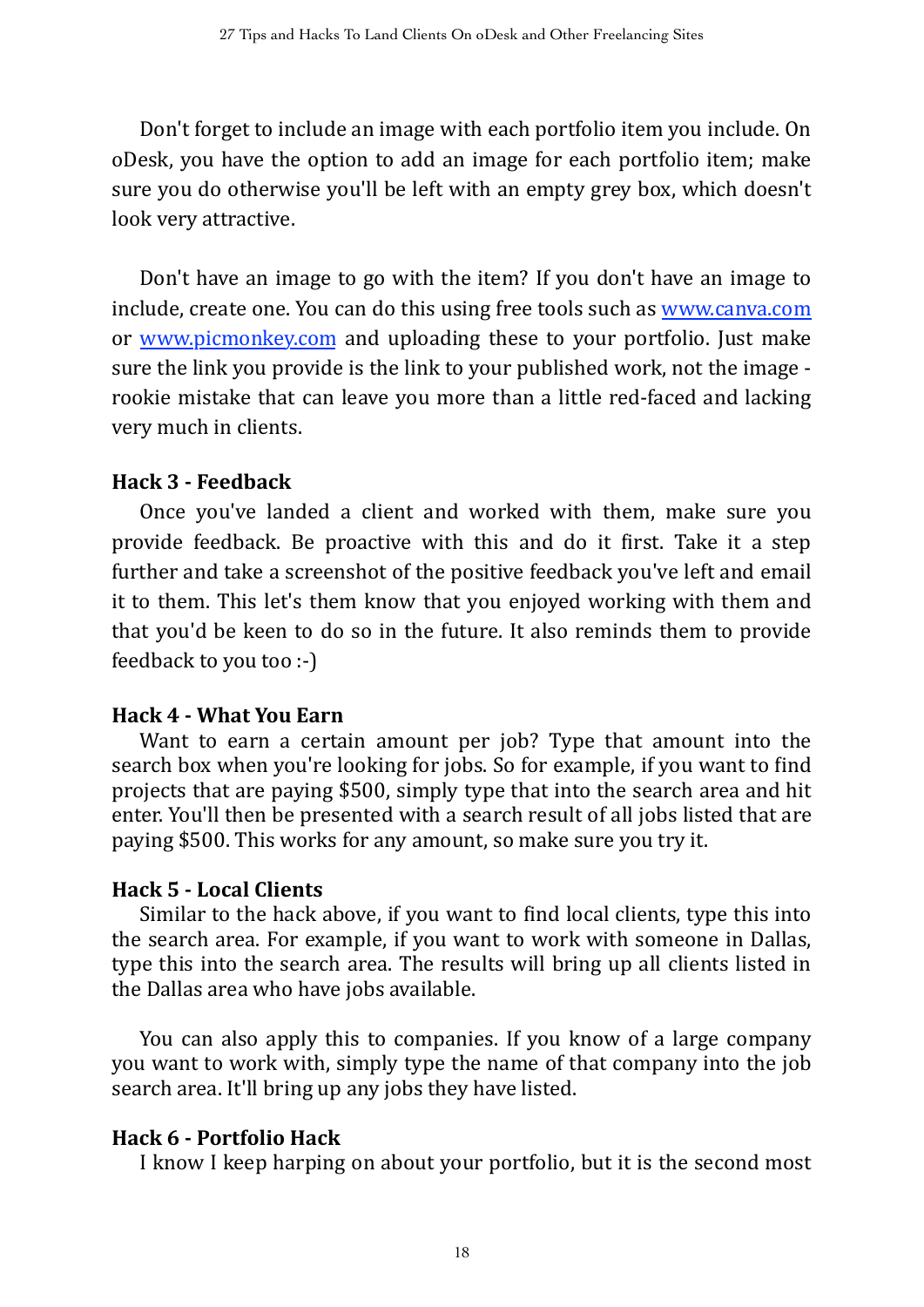important aspect of your profile and is the only place you can showcase your work quickly. So that being said, what a lot of people forget to do when listing portfolio items is include client feedback in the description area this one hack will help you convert clients faster than a Kiwi running from a possum!

#### **Hack&7&3&Maintain&Contact&With&Clients**

Once you've completed a job with a client and they don't have any ongoing work, keep in touch with them by adding them to your newsletter mailing list, giving them referrals and connecting with them on social media. Maintaining this contact will keep you top of mind AND will lead them to hiring you again because you have built a relationship with them.

#### **Hack&8&3&Pro7ile&Photo&'Adjustments'**

Now, this hack might have a few of you gasping, but it's up to you whether you apply it or not! If you're a male and have a clean shaven face and look a lot younger than your age, it can be in your best interests to edit your photo and add some facial hair to it or better yet, grow some and take a photo.

Similarly, if you're female and you look really young, try adding a fringe (bangs) to your hairstyle and pop some glasses on too.

The reason for doing this is it comes back to first impressions. Your profile doesn't provide your date of birth, so prospective clients can't see how old you are. And let's face it, they generally equate age with experience. So by making some adjustments to your profile photo, you can increase the number of clients who check out your profile and ultimately hire you.

Think I'm making this up?! Here's an example of just how much of a difference 'adjusting' your profile image can make to your profile!

#### **Hack 9 - Wow Your Client**

This is for specific use once you get to the interview stage. During the interview, you should listen for other ways that you can help the client out, for example if you are going to be providing the client with some design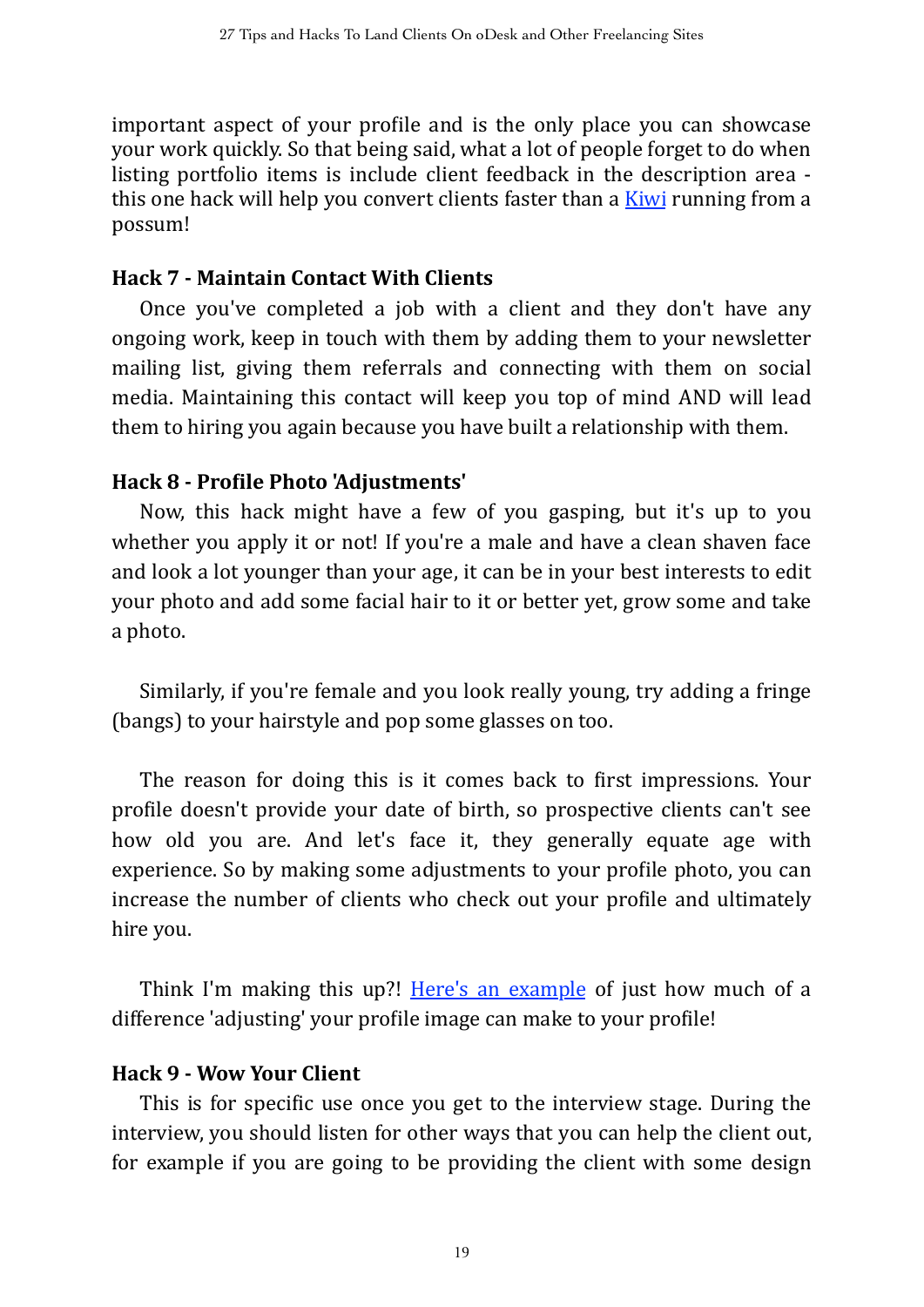work but also know a bit of code, this can be helpful to the client to know, as you can probably chat directly with the developer if required. Or better yet, you might be able to save your client money by making simple coding tweaks.

Another example would be if you were providing some blog post articles to a client, if you know how to create socially shareable images (learn how [here\)](http://www.outsourcedfreelancingsuccess.com/content/how-to-create-awesome-picture-quotes) you could offer to provide images with the blog posts at no extra cost OR charge them another  $$5-\$10$  to provide this service. Not only are you saving the client time in having to source images, but you are also saving them money too.

Keep your ears open while interviewing and learn to think quickly on your feet and identify ways in which you can add more value - this will see you landing more clients and will also see you keeping them as ongoing clients or you turning into their 'go-to' freelancer for these types of projects.

## **Hack 10 - Saying Yes!**

If a client asks if you can do something and you're not  $100\%$  sure how to do it, quickly Google the request and if you feel you can learn it quickly or master it in under an hour, say yes to the client! This is a great way to expand your skill set and make you indispensable to the client.

What can often happen, particularly as a full-time freelancer, is that clients can get stuck with something and because they are currently working with you or have had a good work experience with you in the past and they don't know who to ask; they'll reach out to you to see if you can a) do the job for them, or b) recommend someone who can.

Say yes if you can learn the skill required or refer them to another freelancer who you know, like and trust. Either way, it's good business Karma.

#### **Hack 11 - Cover Letter Trick**

When you're writing your cover letter, particularly on oDesk, you should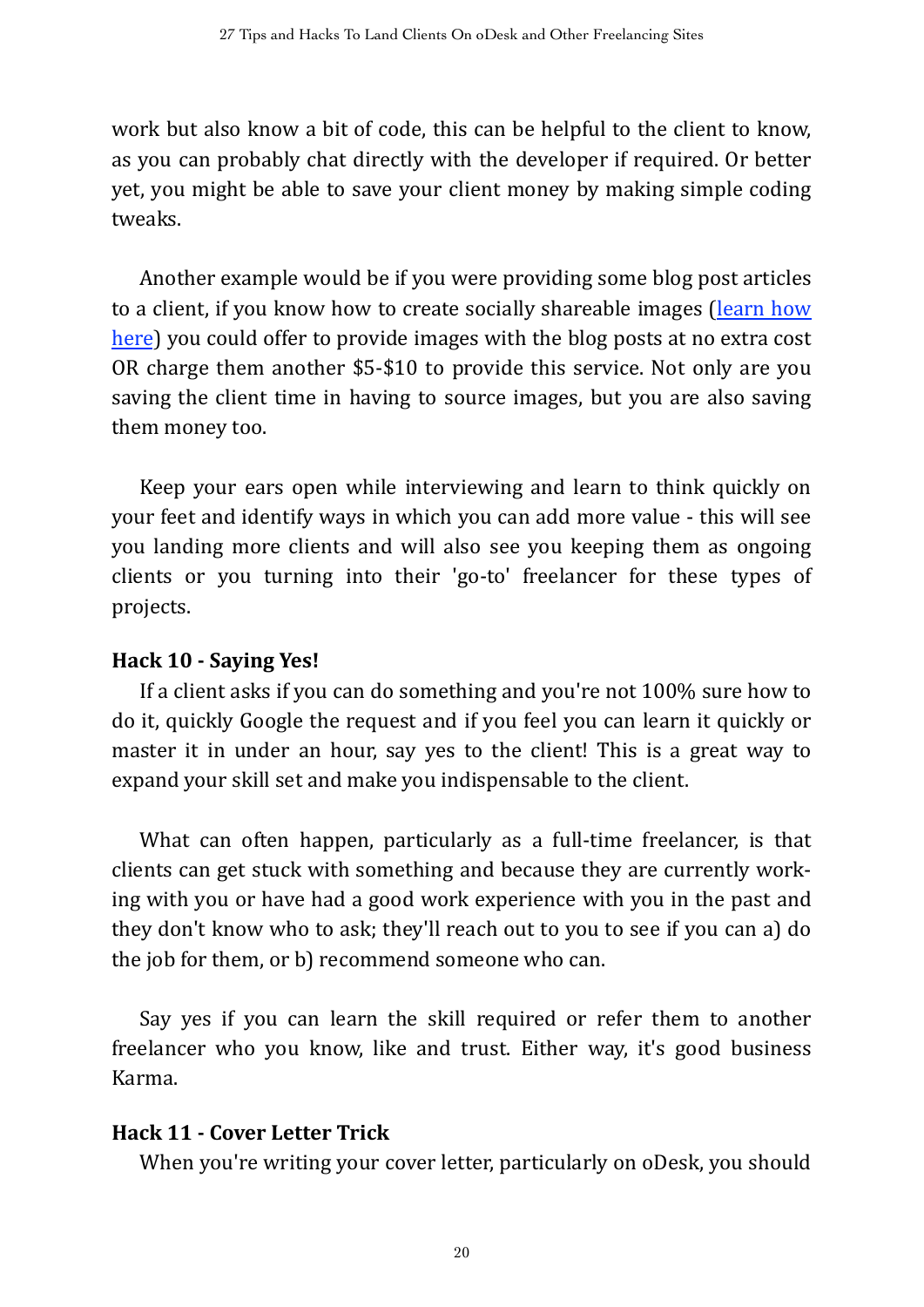link to your best work samples directly from there. Send clients to the 'live' site if possible. If you can't do that, then provide them with links to your profile portfolio items - the reason for doing this is anything you can do to make it easier for the client to access the information they want to know about you quickly, the better - it also shows initiative and that you've thought ahead and understand what they need.

#### **Hack 12 - Use Greetings**

Where possible, when you're applying for a job, try and find the client's first name! This is a great hack that shows you know your way around a computer and that you have some understanding of what makes you stand out from other freelancers.

If you can't find the clients name (through the website or via the feedback left for them), make sure you still greet them and always say thank you for the opportunity to provide your details - particularly if they've invited you to apply!

## **Hack 13 - Overview Hack**

Whether it's called your bio or overview area, this is where you need to sell the client on why they should work with you. A great hack for doing this well is to use a bullet style list of the main points that you offer, and then finish off with a money-back guarantee. The money-back guarantee alone secures clients - a lot of people don't realise that they can refund the client if they wish. Adding this to your profile will take a lot of anxiety off the client, particularly if they are new to using outsourcing sites.

## **Hack 14 - Email Communications**

When you're communicating with your client, include a meaningful subject line. Your client is busy, and you want your question answered, so make it easy for them by using a subject line that quickly identifies what you're email is about so that they can quickly respond to you. It also helps them to know who you are amongst all the other messages in their inbox.

Better yet, create a communication system, whereby you send any issues or requirements to the client at the same time every day, this way they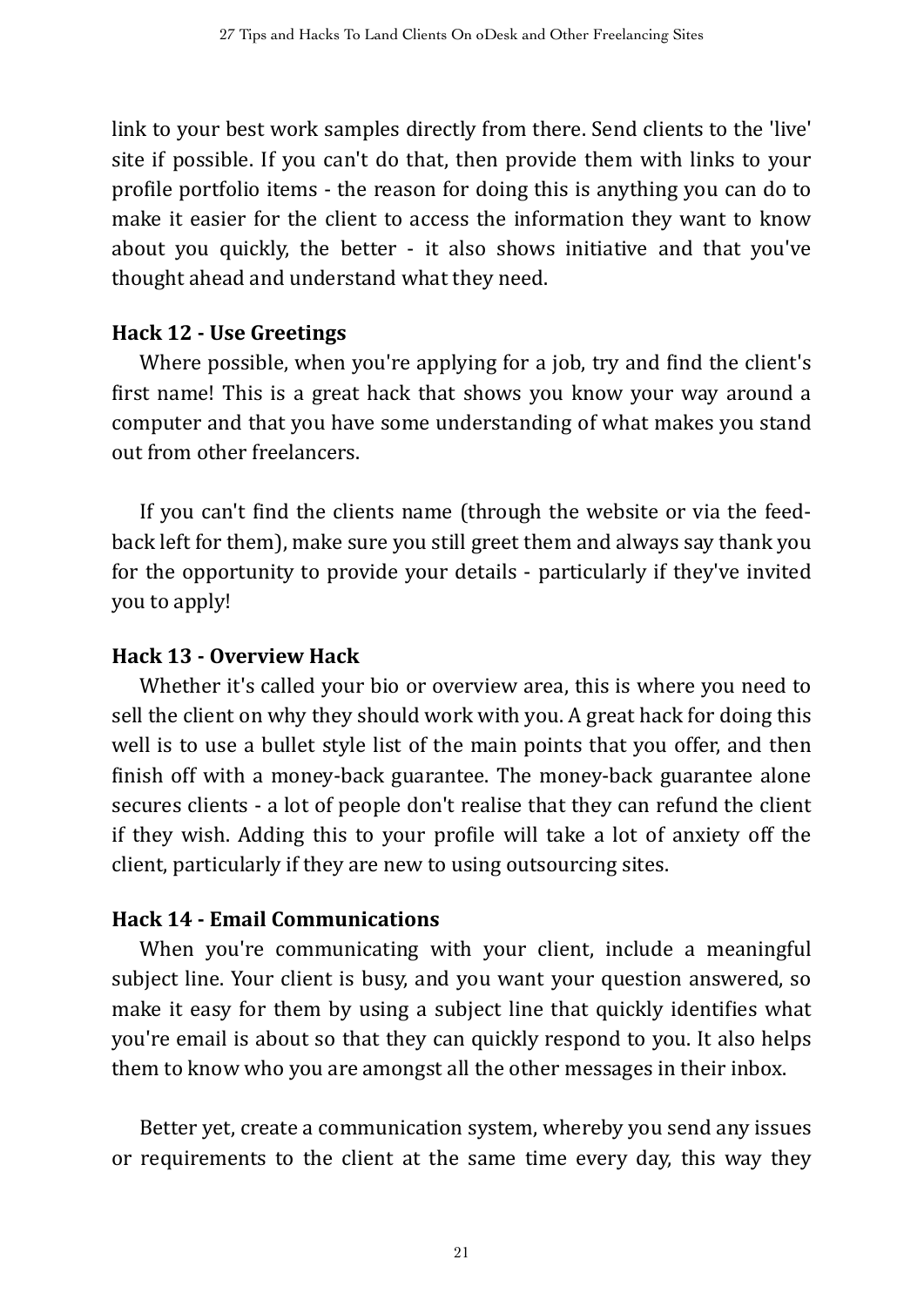know when to expect an email from you and can also look out for it as well. Be proactive in your communications and take the lead on how best to do this so that you're making the client's life much easier.

#### **Hack 15 - External Portfolio**

We've talked a lot about having a great portfolio within your oDesk profile, but what about an external one? It's a good idea, if you can, to also have your own personal website that showcases your best work.

Generally, on your oDesk profile, you don't want to list more than 6-8 profile items, as it can get a bit much for a client to look through. Personally, I stick with my top 4 items and then I include a link to my external portfolio - this website not only lists my contact details, but it also shows that I have a professional, online presence and clients can see even more of the work I've completed.

*Pro Tip:* WordPress is the BEST site to host your portfolio site. I recom-mend [OptimizePress](http://www.optimizepress.com) as your theme as it provides pre-made templates that you can customise yourself  $+$  they have great tutorial videos to show you what to do that are really simple to follow.

And that's it. You should now be able to see the Emerald City and all it's dazzling beauty. The yellow brick road stops here.

If you want more tips and hacks or are looking to really commit to a career on oDesk, you might find my Facebook page helpful too - check it out here  $\longrightarrow$  Lise on Facebook.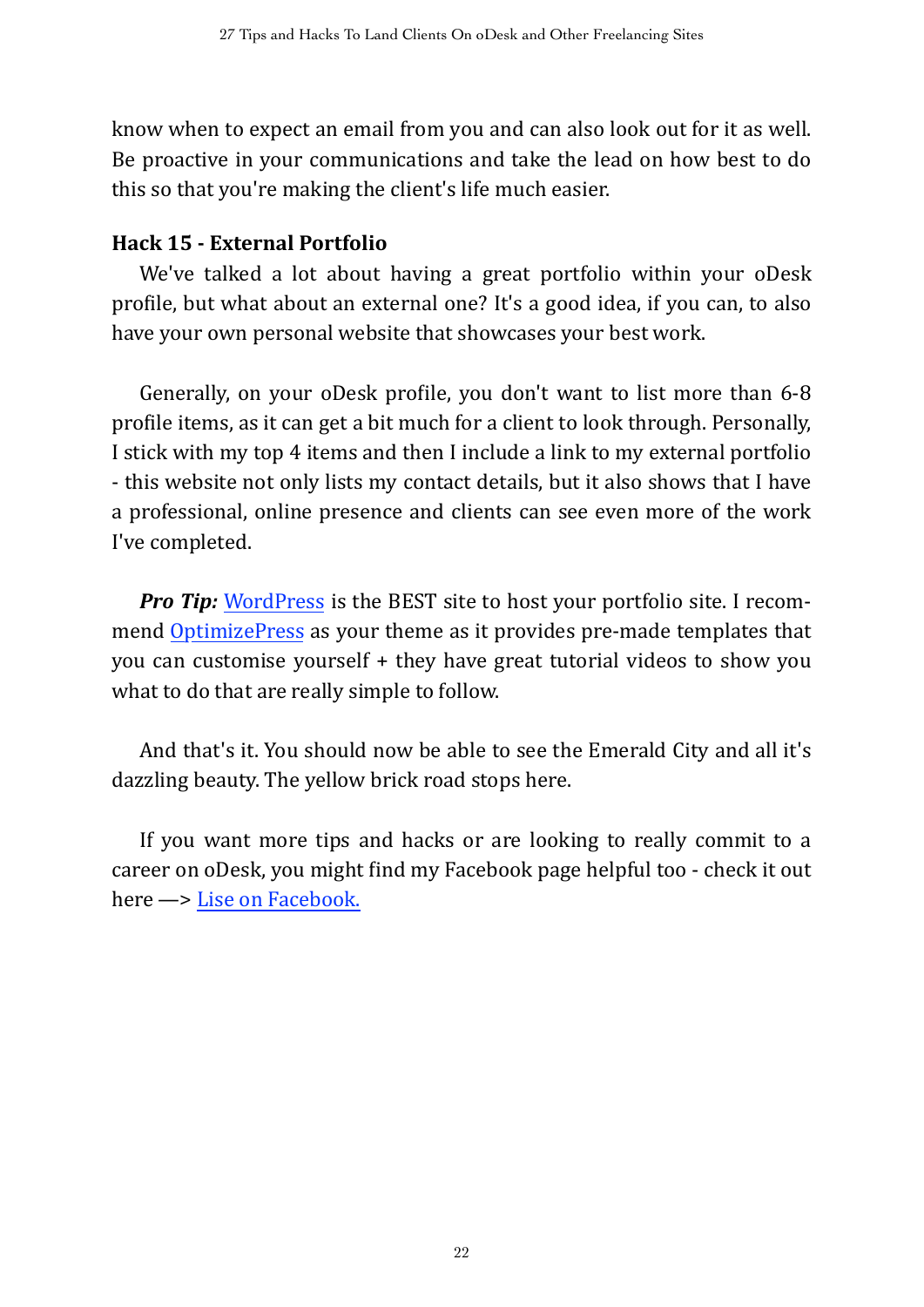# **Final Thoughts...**

Ok, so you've just finished reading about the 27 tips and hacks that I have personally used to land clients on oDesk and other freelancing sites. This ebook is set to continue to evolve as I plan to update it regularly and answer more specific questions around how you can land more clients.

To that end, I would welcome your questions! Feel free to send me an email as follows: lise[at]outsourcedfreelancingsuccess[dot]com (lise@out[sourcedfreelancingsuccess.com](mailto:lise@outsourcedfreelancingsuccess.com)).

I can't promise that I'll answer your question right away, but I will answer it! Maybe via a direct email or via a future blog post, or if you're super lucky, you might be featured in the next update of this ebook!

Until that time, I really encourage you to take some action. Put into place what we've covered here and start landing the clients you deserve. Be a success as a freelancer and open yourself to more opportunities to have the life you want...

Do what you love.

Take care Lise Cartwright

<http://www.outsourcedfreelancingsuccess.com>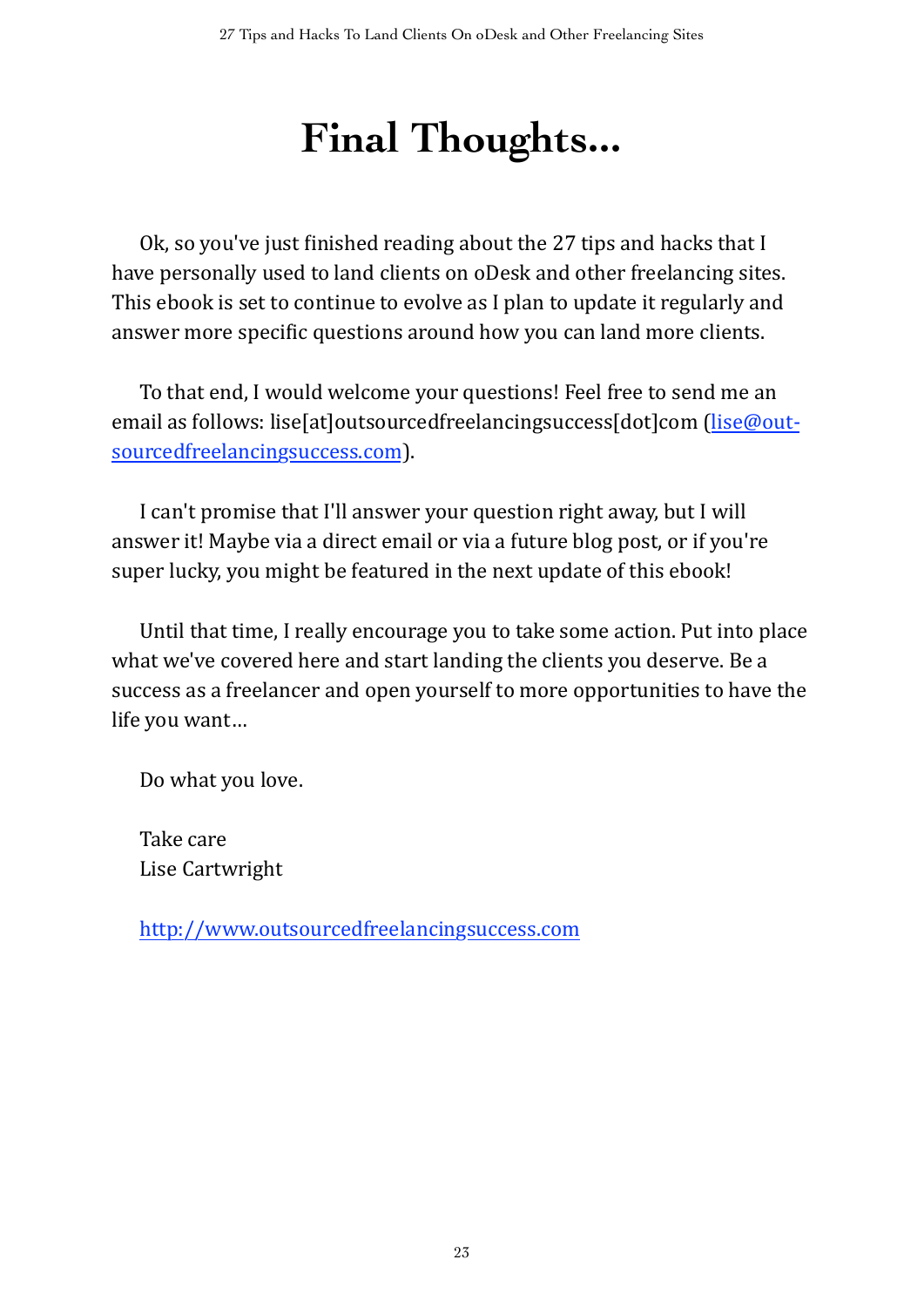## **Want More?**

Get The Book + Udemy Course Right Now!

Do you take your freelancing career seriously? Do you want to learn more about how you can really nail jobs on sites like oDesk and Elance?

Yes? Fantastic!

You%can%pick%up%*The'De7initive'Guide'to'Getting'Freelance'Writing'Work' on oDesk* and the Udemy Course *How To Pimp Your oDesk Profile* right now.

The Definitive Guide to Getting Freelance Writing Work on oDesk is a book that will tell you how to create a career by getting ongoing work from this outsourcing giant. Most of what is covered in this book can also be applied to other outpouring sites such as Elance and Freelancer. Want 30% off the book? Use coupon code **OFS05062014.** 

How to Pimp Your oDesk Profile is a Udemy course that takes you through the steps of how to create an oDesk profile that will help land clients and convert them into ongoing clients forever. You'll also learn how, through applying simple tricks, you can end up having oDesk promote YOUR profile to potential clients - resulting in you being invited to jobs rather than having to search for them! Now who wouldn't want that?! Get an instant  $30\%$  off the full-price today.